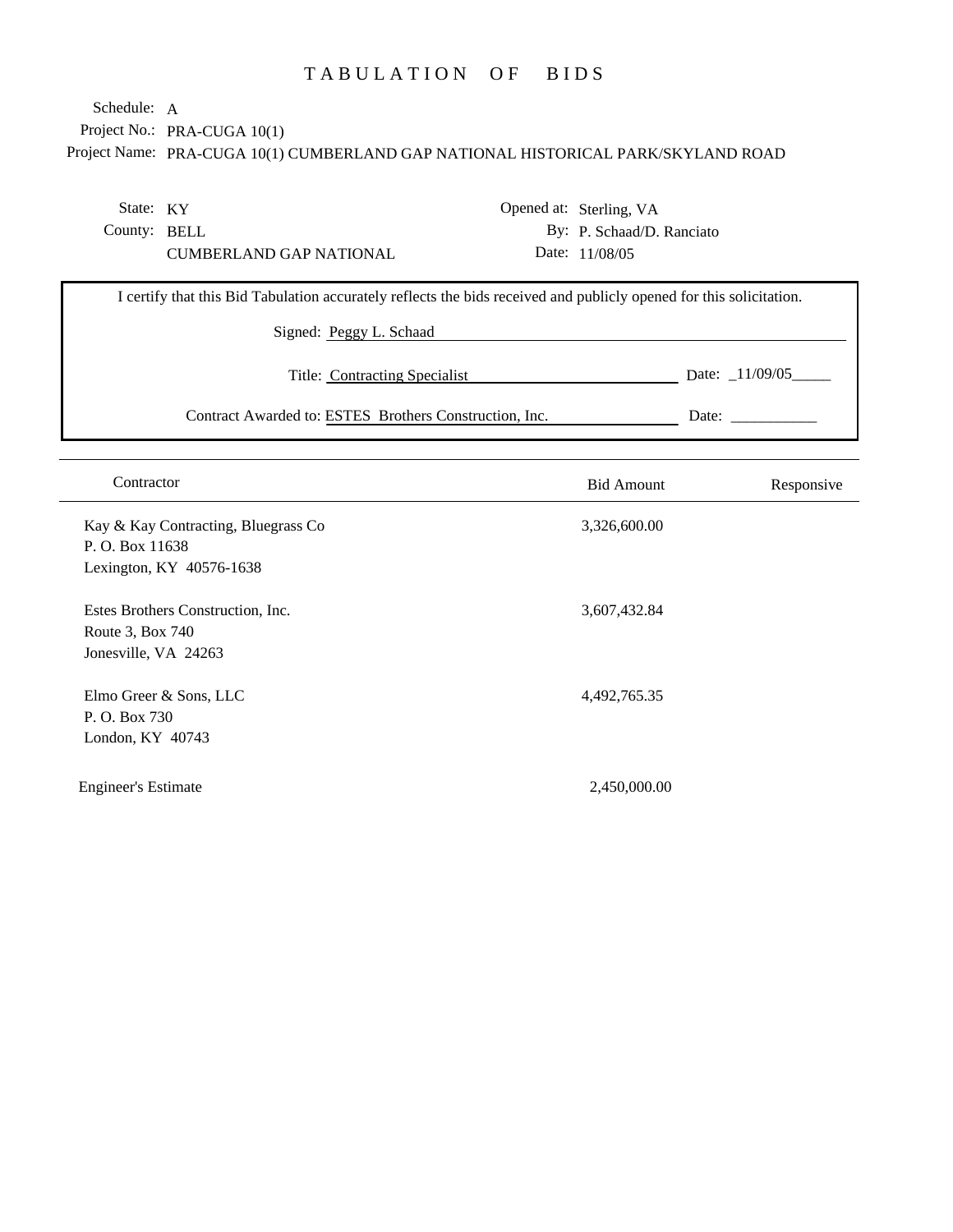Project No.: PRA-CUGA 10(1)

| Item<br>No. | Item<br>Unit                                                                                                                                    | Item<br>Description             | Quantity                                      | Unit<br>Price                                        | Amount                                               |
|-------------|-------------------------------------------------------------------------------------------------------------------------------------------------|---------------------------------|-----------------------------------------------|------------------------------------------------------|------------------------------------------------------|
| 15101       | <b>LPSM</b><br>Kay & Kay Contracting, Bluegrass Co<br>Estes Brothers Construction, Inc.<br>Elmo Greer & Sons, LLC<br><b>ENGINEER'S ESTIMATE</b> | <b>MOBILIZATION</b>             | <b>ALL</b>                                    | 250,000.00<br>194,000.00<br>200,500.00<br>162,239.00 | 250,000.00<br>194,000.00<br>200,500.00<br>162,239.00 |
| 15201       | <b>LPSM</b><br>Kay & Kay Contracting, Bluegrass Co<br>Estes Brothers Construction, Inc.<br>Elmo Greer & Sons, LLC<br><b>ENGINEER'S ESTIMATE</b> |                                 | CONSTRUCTION SURVEY AND STAKING<br><b>ALL</b> | 40,000.00<br>99,030.00<br>60,000.00<br>42,000.00     | 40,000.00<br>99,030.00<br>60,000.00<br>42,000.00     |
| 15401       | <b>LPSM</b><br>Kay & Kay Contracting, Bluegrass Co<br>Estes Brothers Construction, Inc.<br>Elmo Greer & Sons, LLC<br><b>ENGINEER'S ESTIMATE</b> | <b>CONTRACTOR TESTING</b>       | <b>ALL</b>                                    | 80,000.00<br>211,640.00<br>175,000.00<br>42,000.00   | 80,000.00<br>211,640.00<br>175,000.00<br>42,000.00   |
| 15703       | <b>LNFT</b><br>Kay & Kay Contracting, Bluegrass Co<br>Estes Brothers Construction, Inc.<br>Elmo Greer & Sons, LLC<br><b>ENGINEER'S ESTIMATE</b> | <b>SILT FENCE</b>               | 10,550                                        | 6.00<br>0.80<br>3.28<br>2.50                         | 63,300.00<br>8,440.00<br>34,604.00<br>26,375.00      |
| 15709       | <b>EACH</b><br>Kay & Kay Contracting, Bluegrass Co<br>Estes Brothers Construction, Inc.<br>Elmo Greer & Sons, LLC<br><b>ENGINEER'S ESTIMATE</b> | <b>CHECK DAMS</b>               | 27                                            | 1,000.00<br>121.20<br>250.00<br>370.00               | 27,000.00<br>3,272.40<br>6,750.00<br>9,990.00        |
| 15716B      | <b>EACH</b><br>Kay & Kay Contracting, Bluegrass Co<br>Estes Brothers Construction, Inc.<br>Elmo Greer & Sons, LLC<br><b>ENGINEER'S ESTIMATE</b> | <b>INLET PROTECTION, TYPE B</b> | 11                                            | 250.00<br>226.50<br>300.00<br>700.00                 | 2,750.00<br>2,491.50<br>3,300.00<br>7,700.00         |
| 15716D      | <b>EACH</b><br>Kay & Kay Contracting, Bluegrass Co<br>Estes Brothers Construction, Inc.<br>Elmo Greer & Sons, LLC<br><b>ENGINEER'S ESTIMATE</b> | INLET PROTECTION, TYPE D        | 6                                             | 350.00<br>231.80<br>300.00<br>700.00                 | 2,100.00<br>1,390.80<br>1,800.00<br>4,200.00         |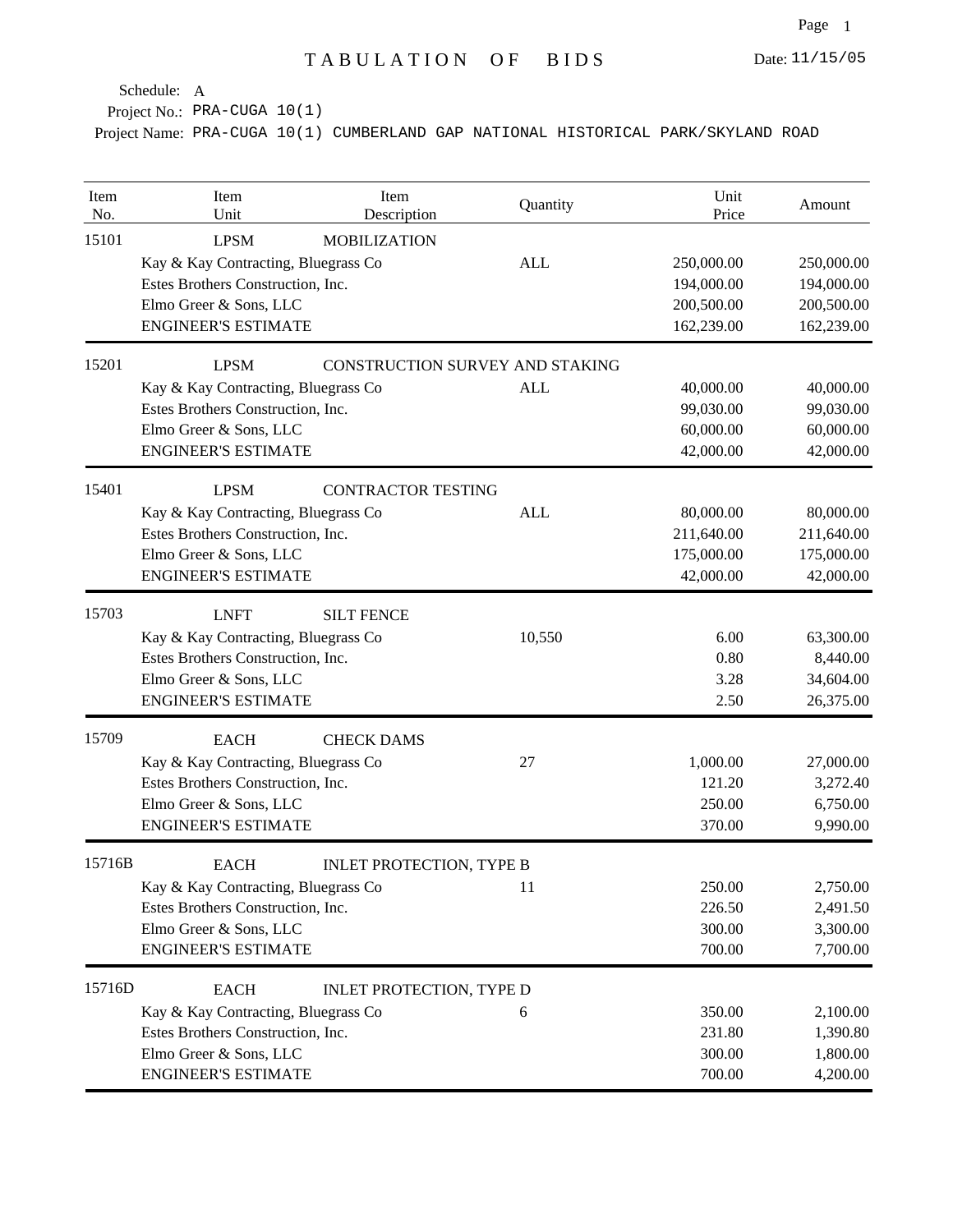Project No.: PRA-CUGA 10(1)

| Item<br>No. | Item<br>Unit                        | Item<br>Description           | Quantity                                       | Unit<br>Price | Amount    |
|-------------|-------------------------------------|-------------------------------|------------------------------------------------|---------------|-----------|
| 20211       | <b>EACH</b>                         | REMOVAL OF INDIVIDUAL TREES   |                                                |               |           |
|             | Kay & Kay Contracting, Bluegrass Co |                               | $\overline{2}$                                 | 2,000.00      | 4,000.00  |
|             | Estes Brothers Construction, Inc.   |                               |                                                | 500.00        | 1,000.00  |
|             | Elmo Greer & Sons, LLC              |                               |                                                | 1,485.00      | 2,970.00  |
|             | <b>ENGINEER'S ESTIMATE</b>          |                               |                                                | 350.00        | 700.00    |
| 20301AH     | <b>EACH</b>                         | REMOVAL OF TRASH RECEPTACLES  |                                                |               |           |
|             | Kay & Kay Contracting, Bluegrass Co |                               | 3                                              | 300.00        | 900.00    |
|             | Estes Brothers Construction, Inc.   |                               |                                                | 506.00        | 1,518.00  |
|             | Elmo Greer & Sons, LLC              |                               |                                                | 835.00        | 2,505.00  |
|             | <b>ENGINEER'S ESTIMATE</b>          |                               |                                                | 300.00        | 900.00    |
| 20301AU     | <b>EACH</b>                         | <b>REMOVAL OF DELINEATORS</b> |                                                |               |           |
|             | Kay & Kay Contracting, Bluegrass Co |                               | 50                                             | 50.00         | 2,500.00  |
|             | Estes Brothers Construction, Inc.   |                               |                                                | 10.00         | 500.00    |
|             | Elmo Greer & Sons, LLC              |                               |                                                | 20.00         | 1,000.00  |
|             | <b>ENGINEER'S ESTIMATE</b>          |                               |                                                | 9.00          | 450.00    |
| 20301E      | <b>EACH</b>                         | <b>REMOVAL OF HEADWALLS</b>   |                                                |               |           |
|             | Kay & Kay Contracting, Bluegrass Co |                               | 7                                              | 750.00        | 5,250.00  |
|             | Estes Brothers Construction, Inc.   |                               |                                                | 100.00        | 700.00    |
|             | Elmo Greer & Sons, LLC              |                               |                                                | 1,235.00      | 8,645.00  |
|             | <b>ENGINEER'S ESTIMATE</b>          |                               |                                                | 700.00        | 4,900.00  |
| 20301F      | <b>EACH</b>                         | <b>REMOVAL OF INLETS</b>      |                                                |               |           |
|             | Kay & Kay Contracting, Bluegrass Co |                               | 26                                             | 500.00        | 13,000.00 |
|             | Estes Brothers Construction, Inc.   |                               |                                                | 150.00        | 3,900.00  |
|             | Elmo Greer & Sons, LLC              |                               |                                                | 1,545.00      | 40,170.00 |
|             | <b>ENGINEER'S ESTIMATE</b>          |                               |                                                | 510.00        | 13,260.00 |
| 20301TB     | <b>EACH</b>                         |                               | REMOVAL OF PORTLAND CEMENT CONCRETE WHEELSTOPS |               |           |
|             | Kay & Kay Contracting, Bluegrass Co |                               | 19                                             | 50.00         | 950.00    |
|             | Estes Brothers Construction, Inc.   |                               |                                                | 50.00         | 950.00    |
|             | Elmo Greer & Sons, LLC              |                               |                                                | 30.00         | 570.00    |
|             | <b>ENGINEER'S ESTIMATE</b>          |                               |                                                | 25.00         | 475.00    |
| 20302H      | <b>LNFT</b>                         | REMOVAL OF PIPE CULVERTS      |                                                |               |           |
|             | Kay & Kay Contracting, Bluegrass Co |                               | 750                                            | 25.00         | 18,750.00 |
|             | Estes Brothers Construction, Inc.   |                               |                                                | 10.00         | 7,500.00  |
|             | Elmo Greer & Sons, LLC              |                               |                                                | 62.90         | 47,175.00 |
|             | <b>ENGINEER'S ESTIMATE</b>          |                               |                                                | 20.00         | 15,000.00 |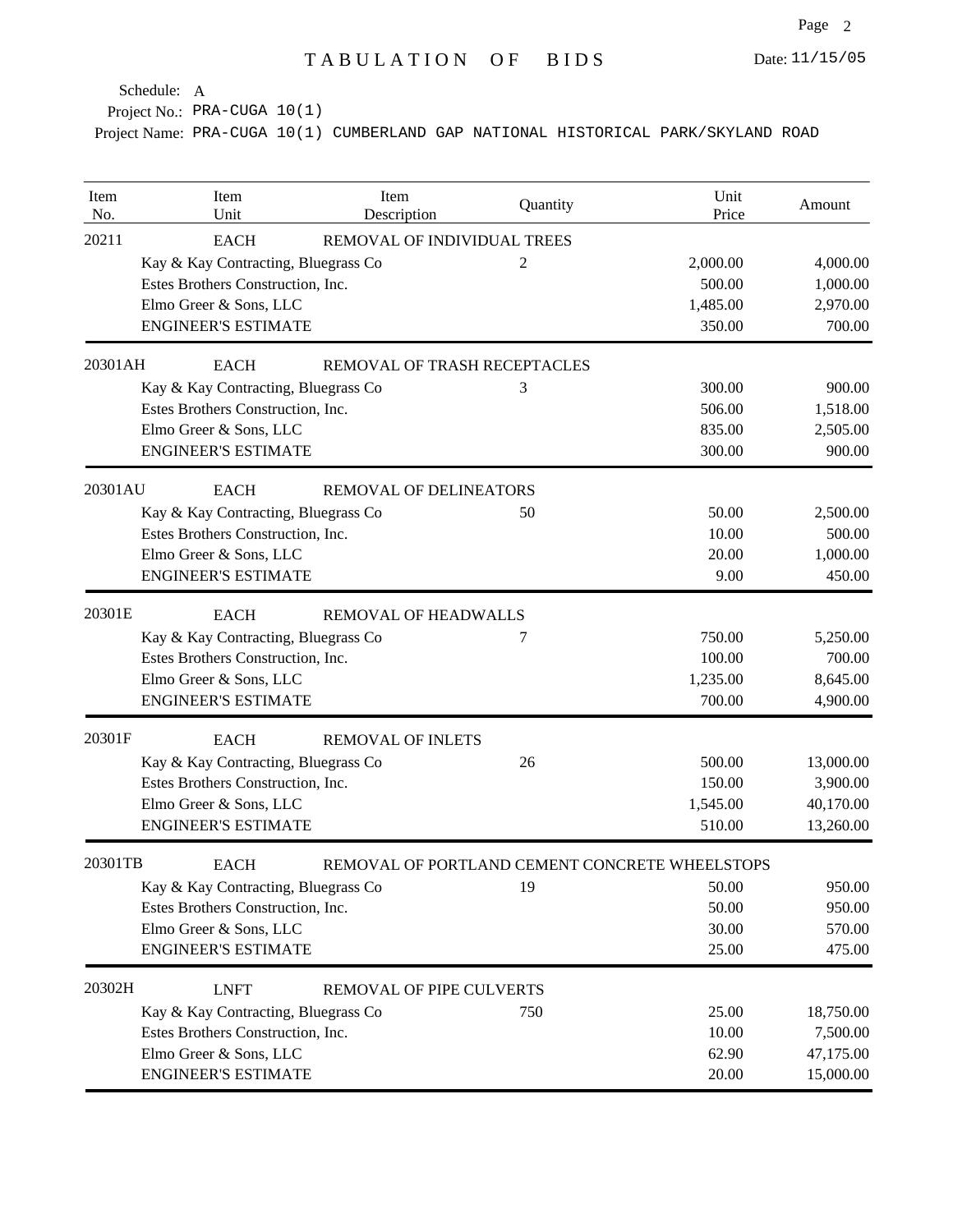Project No.: PRA-CUGA 10(1)

| Item<br>No. | Item<br>Unit                        | Item<br>Description         | Quantity                                     | Unit<br>Price | Amount    |
|-------------|-------------------------------------|-----------------------------|----------------------------------------------|---------------|-----------|
| 20302RB     | <b>LNFT</b>                         |                             | REMOVAL OF PORTLAND CEMENT CONCRETE CURB     |               |           |
|             | Kay & Kay Contracting, Bluegrass Co |                             | 2,800                                        | 5.00          | 14,000.00 |
|             | Estes Brothers Construction, Inc.   |                             |                                              | 1.00          | 2,800.00  |
|             | Elmo Greer & Sons, LLC              |                             |                                              | 20.00         | 56,000.00 |
|             | <b>ENGINEER'S ESTIMATE</b>          |                             |                                              | 5.00          | 14,000.00 |
| 20303AEB    | SQYD                                |                             | REMOVAL OF PORTLAND CEMENT CONCRETE MEDIAN   |               |           |
|             | Kay & Kay Contracting, Bluegrass Co |                             | 8                                            | 10.00         | 80.00     |
|             | Estes Brothers Construction, Inc.   |                             |                                              | 11.00         | 88.00     |
|             | Elmo Greer & Sons, LLC              |                             |                                              | 270.00        | 2,160.00  |
|             | <b>ENGINEER'S ESTIMATE</b>          |                             |                                              | 17.00         | 136.00    |
| 20303PA     | SQYD                                | REMOVAL OF ASPHALT PAVEMENT |                                              |               |           |
|             | Kay & Kay Contracting, Bluegrass Co |                             | 1,150                                        | 4.00          | 4,600.00  |
|             | Estes Brothers Construction, Inc.   |                             |                                              | 2.17          | 2,495.50  |
|             | Elmo Greer & Sons, LLC              |                             |                                              | 12.65         | 14,547.50 |
|             | <b>ENGINEER'S ESTIMATE</b>          |                             |                                              | 6.00          | 6,900.00  |
| 20303QB     | SQYD                                |                             | REMOVAL OF PORTLAND CEMENT CONCRETE SIDEWALK |               |           |
|             | Kay & Kay Contracting, Bluegrass Co |                             | 600                                          | 8.00          | 4,800.00  |
|             | Estes Brothers Construction, Inc.   |                             |                                              | 3.70          | 2,220.00  |
|             | Elmo Greer & Sons, LLC              |                             |                                              | 20.00         | 12,000.00 |
|             | <b>ENGINEER'S ESTIMATE</b>          |                             |                                              | 11.00         | 6,600.00  |
| 20303UD     | SQYD                                |                             | REMOVAL OF STONE PAVED WATERWAY              |               |           |
|             | Kay & Kay Contracting, Bluegrass Co |                             | 120                                          | 4.00          | 480.00    |
|             | Estes Brothers Construction, Inc.   |                             |                                              | 9.00          | 1,080.00  |
|             | Elmo Greer & Sons, LLC              |                             |                                              | 28.90         | 3,468.00  |
|             | <b>ENGINEER'S ESTIMATE</b>          |                             |                                              | 12.00         | 1,440.00  |
| 20304AK     | <b>LPSM</b>                         | <b>REMOVAL OF DEBRIS</b>    |                                              |               |           |
|             | Kay & Kay Contracting, Bluegrass Co |                             | <b>ALL</b>                                   | 5,000.00      | 5,000.00  |
|             | Estes Brothers Construction, Inc.   |                             |                                              | 27,120.00     | 27,120.00 |
|             | Elmo Greer & Sons, LLC              |                             |                                              | 2,875.00      | 2,875.00  |
|             | <b>ENGINEER'S ESTIMATE</b>          |                             |                                              | 5,500.00      | 5,500.00  |
| 20401       | <b>CUYD</b>                         | ROADWAY EXCAVATION          |                                              |               |           |
|             | Kay & Kay Contracting, Bluegrass Co |                             | 1,800                                        | 20.00         | 36,000.00 |
|             | Estes Brothers Construction, Inc.   |                             |                                              | 19.60         | 35,280.00 |
|             | Elmo Greer & Sons, LLC              |                             |                                              | 38.40         | 69,120.00 |
|             | <b>ENGINEER'S ESTIMATE</b>          |                             |                                              | 30.00         | 54,000.00 |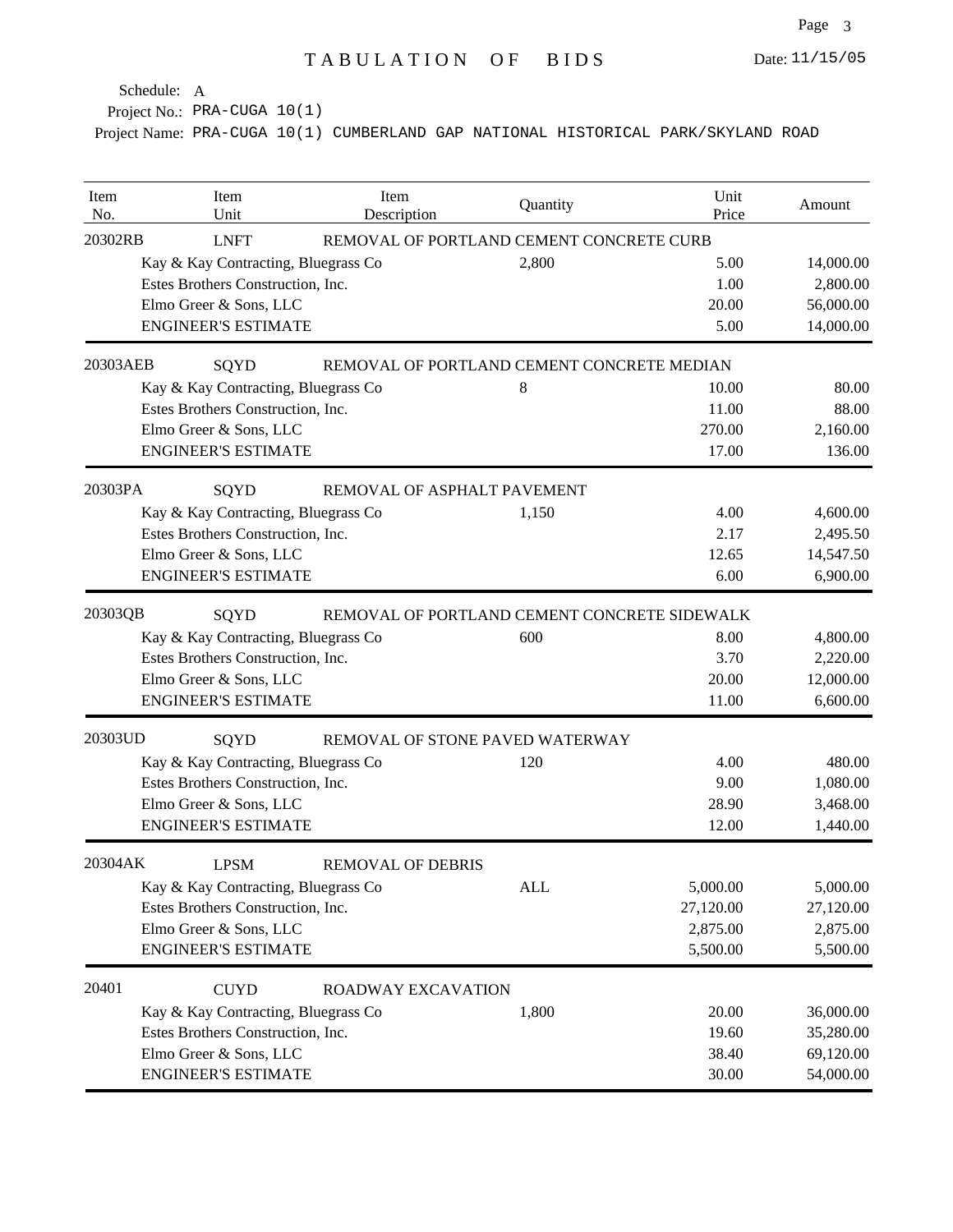Project No.: PRA-CUGA 10(1)

| Item<br>No. | Item<br>Unit                        | Item<br>Description             | Quantity | Unit<br>Price | Amount    |
|-------------|-------------------------------------|---------------------------------|----------|---------------|-----------|
| 20402       | <b>CUYD</b>                         | <b>SUBEXCAVATION</b>            |          |               |           |
|             | Kay & Kay Contracting, Bluegrass Co |                                 | 100      | 50.00         | 5,000.00  |
|             | Estes Brothers Construction, Inc.   |                                 |          | 60.00         | 6,000.00  |
|             | Elmo Greer & Sons, LLC              |                                 |          | 38.40         | 3,840.00  |
|             | <b>ENGINEER'S ESTIMATE</b>          |                                 |          | 40.00         | 4,000.00  |
| 20405       | <b>CUYD</b>                         | <b>SELECT BORROW</b>            |          |               |           |
|             | Kay & Kay Contracting, Bluegrass Co |                                 | 100      | 62.00         | 6,200.00  |
|             | Estes Brothers Construction, Inc.   |                                 |          | 60.00         | 6,000.00  |
|             | Elmo Greer & Sons, LLC              |                                 |          | 93.29         | 9,329.00  |
|             | <b>ENGINEER'S ESTIMATE</b>          |                                 |          | 21.00         | 2,100.00  |
| 20409       | <b>CUYD</b>                         | <b>EMBANKMENT CONSTRUCTION</b>  |          |               |           |
|             | Kay & Kay Contracting, Bluegrass Co |                                 | 100      | 50.00         | 5,000.00  |
|             | Estes Brothers Construction, Inc.   |                                 |          | 60.00         | 6,000.00  |
|             | Elmo Greer & Sons, LLC              |                                 |          | 28.60         | 2,860.00  |
|             | <b>ENGINEER'S ESTIMATE</b>          |                                 |          | 35.00         | 3,500.00  |
| 20701DB     | SQYD                                | EARTHWORK GEOTEXTILE, TYPE IV-B |          |               |           |
|             | Kay & Kay Contracting, Bluegrass Co |                                 | 7,000    | 2.40          | 16,800.00 |
|             | Estes Brothers Construction, Inc.   |                                 |          | 1.95          | 13,650.00 |
|             | Elmo Greer & Sons, LLC              |                                 |          | 3.60          | 25,200.00 |
|             | <b>ENGINEER'S ESTIMATE</b>          |                                 |          | 3.00          | 21,000.00 |
| 25101B      | <b>CUYD</b>                         | PLACED RIPRAP, CLASS 2          |          |               |           |
|             | Kay & Kay Contracting, Bluegrass Co |                                 | 20       | 60.00         | 1,200.00  |
|             | Estes Brothers Construction, Inc.   |                                 |          | 116.45        | 2,329.00  |
|             | Elmo Greer & Sons, LLC              |                                 |          | 500.00        | 10,000.00 |
|             | <b>ENGINEER'S ESTIMATE</b>          |                                 |          | 85.00         | 1,700.00  |
| 25101C      | <b>CUYD</b>                         | PLACED RIPRAP, CLASS 3          |          |               |           |
|             | Kay & Kay Contracting, Bluegrass Co |                                 | 140      | 60.00         | 8,400.00  |
|             | Estes Brothers Construction, Inc.   |                                 |          | 113.11        | 15,835.40 |
|             | Elmo Greer & Sons, LLC              |                                 |          | 500.00        | 70,000.00 |
|             | <b>ENGINEER'S ESTIMATE</b>          |                                 |          | 60.00         | 8,400.00  |
| 25101D      | <b>CUYD</b>                         | PLACED RIPRAP, CLASS 4          |          |               |           |
|             | Kay & Kay Contracting, Bluegrass Co |                                 | 15       | 60.00         | 900.00    |
|             | Estes Brothers Construction, Inc.   |                                 |          | 125.61        | 1,884.15  |
|             | Elmo Greer & Sons, LLC              |                                 |          | 500.00        | 7,500.00  |
|             | <b>ENGINEER'S ESTIMATE</b>          |                                 |          | 70.00         | 1,050.00  |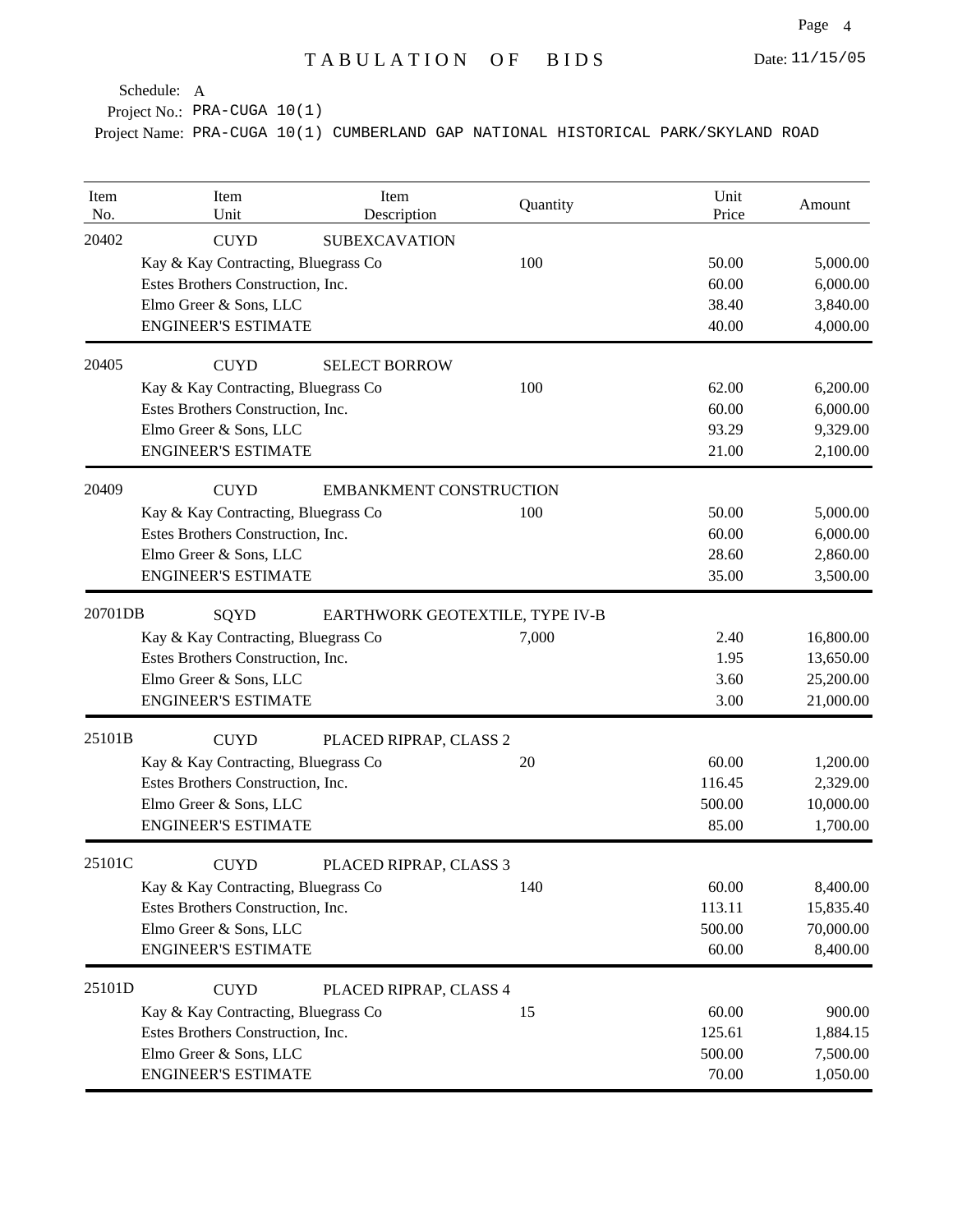Project No.: PRA-CUGA 10(1)

| Item<br>No. | Item<br>Unit                        | Item<br>Description                          | Quantity                               | Unit<br>Price | Amount     |  |  |  |  |
|-------------|-------------------------------------|----------------------------------------------|----------------------------------------|---------------|------------|--|--|--|--|
| 25201B      | <b>CUYD</b>                         | SPECIAL ROCK EMBANKMENT, MECHANICALLY-PLACED |                                        |               |            |  |  |  |  |
|             | Kay & Kay Contracting, Bluegrass Co |                                              | 327                                    | 80.00         | 26,160.00  |  |  |  |  |
|             | Estes Brothers Construction, Inc.   |                                              |                                        | 121.61        | 39,766.47  |  |  |  |  |
|             | Elmo Greer & Sons, LLC              |                                              |                                        | 89.50         | 29,266.50  |  |  |  |  |
|             | <b>ENGINEER'S ESTIMATE</b>          |                                              |                                        | 350.00        | 114,450.00 |  |  |  |  |
| 25801       | <b>SQFT</b>                         |                                              | REINFORCED CONCRETE RETAINING WALL     |               |            |  |  |  |  |
|             | Kay & Kay Contracting, Bluegrass Co |                                              | 1,610                                  | 75.00         | 120,750.00 |  |  |  |  |
|             | Estes Brothers Construction, Inc.   |                                              |                                        | 101.48        | 163,382.80 |  |  |  |  |
|             | Elmo Greer & Sons, LLC              |                                              |                                        | 225.00        | 362,250.00 |  |  |  |  |
|             | <b>ENGINEER'S ESTIMATE</b>          |                                              |                                        | 100.00        | 161,000.00 |  |  |  |  |
| 30101C      | <b>TON</b>                          | AGGREGATE BASE, GRADING C                    |                                        |               |            |  |  |  |  |
|             | Kay & Kay Contracting, Bluegrass Co |                                              | 3,500                                  | 50.00         | 175,000.00 |  |  |  |  |
|             | Estes Brothers Construction, Inc.   |                                              |                                        | 41.35         | 144,725.00 |  |  |  |  |
|             | Elmo Greer & Sons, LLC              |                                              |                                        | 82.50         | 288,750.00 |  |  |  |  |
|             | <b>ENGINEER'S ESTIMATE</b>          |                                              |                                        | 25.00         | 87,500.00  |  |  |  |  |
| 30305B      | <b>LNFT</b>                         | <b>DITCH RECONDITIONING</b>                  |                                        |               |            |  |  |  |  |
|             | Kay & Kay Contracting, Bluegrass Co |                                              | 80                                     | 10.00         | 800.00     |  |  |  |  |
|             | Estes Brothers Construction, Inc.   |                                              |                                        | 45.00         | 3,600.00   |  |  |  |  |
|             | Elmo Greer & Sons, LLC              |                                              |                                        | 115.00        | 9,200.00   |  |  |  |  |
|             | <b>ENGINEER'S ESTIMATE</b>          |                                              |                                        | 6.00          | 480.00     |  |  |  |  |
| 30501       | <b>TON</b>                          | AGGREGATE-TOPSOIL COURSE                     |                                        |               |            |  |  |  |  |
|             | Kay & Kay Contracting, Bluegrass Co |                                              | 350                                    | 80.00         | 28,000.00  |  |  |  |  |
|             | Estes Brothers Construction, Inc.   |                                              |                                        | 66.61         | 23,313.50  |  |  |  |  |
|             | Elmo Greer & Sons, LLC              |                                              |                                        | 75.00         | 26,250.00  |  |  |  |  |
|             | <b>ENGINEER'S ESTIMATE</b>          |                                              |                                        | 30.00         | 10,500.00  |  |  |  |  |
| 40201       | <b>TON</b>                          | MINOR HOT ASPHALT CONCRETE                   |                                        |               |            |  |  |  |  |
|             | Kay & Kay Contracting, Bluegrass Co |                                              | 30                                     | 215.00        | 6,450.00   |  |  |  |  |
|             | Estes Brothers Construction, Inc.   |                                              |                                        | 204.00        | 6,120.00   |  |  |  |  |
|             | Elmo Greer & Sons, LLC              |                                              |                                        | 300.00        | 9,000.00   |  |  |  |  |
|             | <b>ENGINEER'S ESTIMATE</b>          |                                              |                                        | 200.00        | 6,000.00   |  |  |  |  |
| 41301B      | SQYD                                |                                              | ASPHALT PAVEMENT MILLING, 1-INCH DEPTH |               |            |  |  |  |  |
|             | Kay & Kay Contracting, Bluegrass Co |                                              | 30,000                                 | 2.90          | 87,000.00  |  |  |  |  |
|             | Estes Brothers Construction, Inc.   |                                              |                                        | 2.72          | 81,600.00  |  |  |  |  |
|             | Elmo Greer & Sons, LLC              |                                              |                                        | 2.59          | 77,700.00  |  |  |  |  |
|             | <b>ENGINEER'S ESTIMATE</b>          |                                              |                                        | 2.00          | 60,000.00  |  |  |  |  |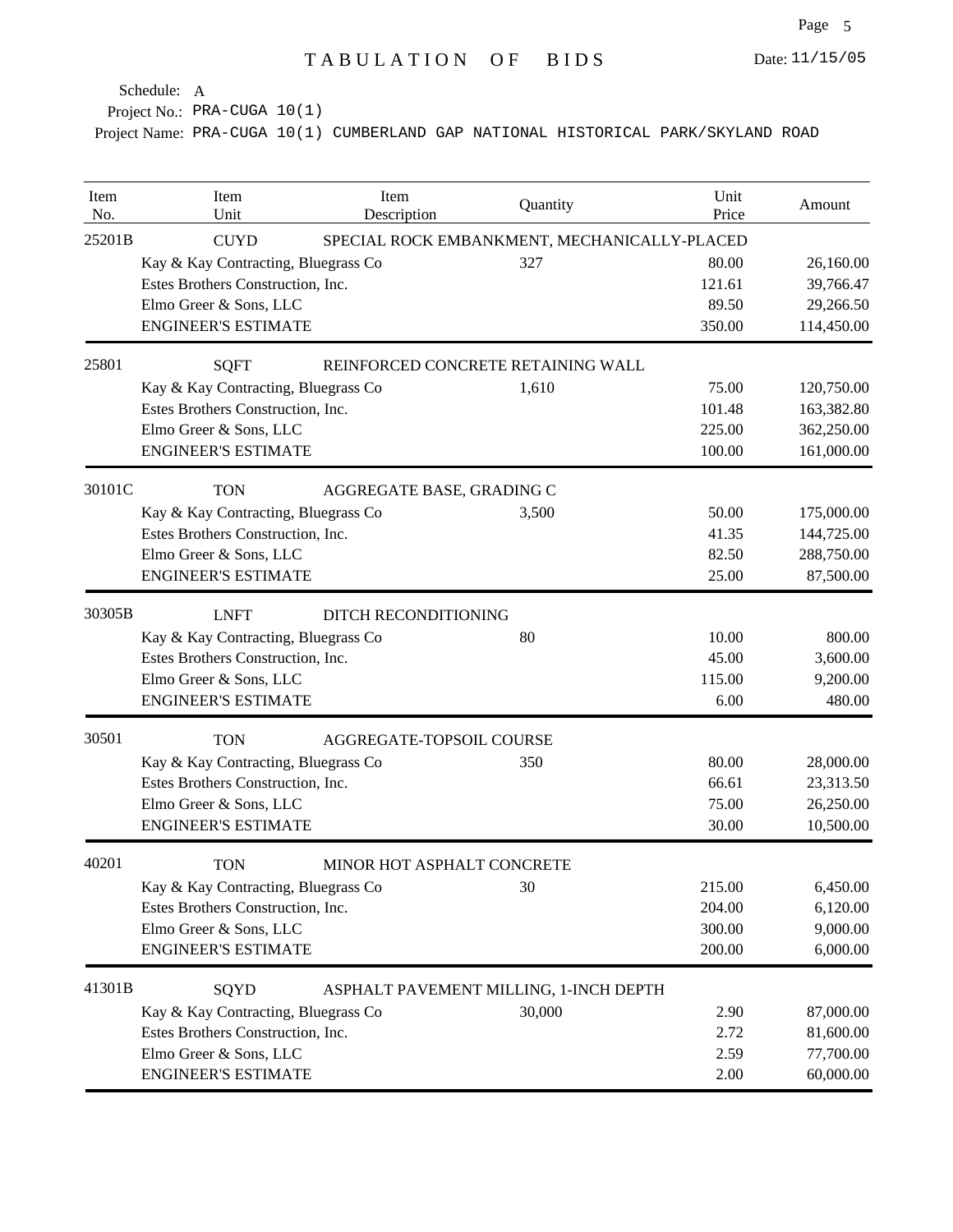Project No.: PRA-CUGA 10(1)

| Item<br>No. | Item<br>Unit                        | Item<br>Description               | Quantity                                                                                                       | Unit<br>Price | Amount     |
|-------------|-------------------------------------|-----------------------------------|----------------------------------------------------------------------------------------------------------------|---------------|------------|
| 41404       | <b>LNFT</b>                         | <b>CRACK CLEANING AND SEALING</b> |                                                                                                                |               |            |
|             | Kay & Kay Contracting, Bluegrass Co |                                   | 1,400                                                                                                          | 4.00          | 5,600.00   |
|             | Estes Brothers Construction, Inc.   |                                   |                                                                                                                | 2.75          | 3,850.00   |
|             | Elmo Greer & Sons, LLC              |                                   |                                                                                                                | 2.45          | 3,430.00   |
|             | <b>ENGINEER'S ESTIMATE</b>          |                                   |                                                                                                                | 2.00          | 2,800.00   |
| 41801AAD    | <b>TON</b>                          | <b>SMOOTHNESS</b>                 | SUPERPAVE ASPHALT CONCRETE PAVEMENT, 3/8-INCH NOMINAL<br>MAXIMUM SIZE AGGREGATE, <0.3 ESAL, TYPE 4 PAVEMENT    |               |            |
|             | Kay & Kay Contracting, Bluegrass Co |                                   | 550                                                                                                            | 90.00         | 49,500.00  |
|             | Estes Brothers Construction, Inc.   |                                   |                                                                                                                | 85.00         | 46,750.00  |
|             | Elmo Greer & Sons, LLC              |                                   |                                                                                                                | 85.00         | 46,750.00  |
|             | <b>ENGINEER'S ESTIMATE</b>          |                                   |                                                                                                                | 55.00         | 30,250.00  |
| 41801BAD    | <b>TON</b>                          | <b>SMOOTHNESS</b>                 | SUPERPAVE ASPHALT CONCRETE PAVEMENT, 1/2-INCH NOMINAL<br>MAXIMUM SIZE AGGREGATE, <0.3 ESAL, TYPE 4 PAVEMENT    |               |            |
|             | Kay & Kay Contracting, Bluegrass Co |                                   | 5,730                                                                                                          | 101.00        | 578,730.00 |
|             | Estes Brothers Construction, Inc.   |                                   |                                                                                                                | 96.14         | 550,882.20 |
|             | Elmo Greer & Sons, LLC              |                                   |                                                                                                                | 96.14         | 550,882.20 |
|             | <b>ENGINEER'S ESTIMATE</b>          |                                   |                                                                                                                | 60.00         | 343,800.00 |
| 41801CA     | <b>TON</b>                          | MAXIMUM SIZE AGGREGATE, <0.3 ESAL | SUPERPAVE ASPHALT CONCRETE PAVEMENT, 3/4-INCH NOMINAL                                                          |               |            |
|             | Kay & Kay Contracting, Bluegrass Co |                                   | 200                                                                                                            | 95.00         | 19,000.00  |
|             | Estes Brothers Construction, Inc.   |                                   |                                                                                                                | 89.50         | 17,900.00  |
|             | Elmo Greer & Sons, LLC              |                                   |                                                                                                                | 85.00         | 17,000.00  |
|             | <b>ENGINEER'S ESTIMATE</b>          |                                   |                                                                                                                | 50.00         | 10,000.00  |
| 41802BA     | <b>TON</b>                          |                                   | SUPERPAVE ASPHALT CONCRETE PAVEMENT, 1/2-INCH NOMINAL<br>MAXIMUM SIZE AGGREGATE, <0.3 ESAL, WEDGE AND LEVELING |               |            |
|             | Kay & Kay Contracting, Bluegrass Co |                                   | 1,300                                                                                                          | 80.00         | 104,000.00 |
|             | Estes Brothers Construction, Inc.   |                                   |                                                                                                                | 76.00         | 98,800.00  |
|             | Elmo Greer & Sons, LLC              |                                   |                                                                                                                | 76.00         | 98,800.00  |
|             | <b>ENGINEER'S ESTIMATE</b>          |                                   |                                                                                                                | 55.00         | 71,500.00  |
| 41901A      | <b>SQFT</b>                         |                                   | ASPHALT PAVEMENT, FULL DEPTH PATCH, TYPE 1                                                                     |               |            |
|             | Kay & Kay Contracting, Bluegrass Co |                                   | 1,300                                                                                                          | 17.50         | 22,750.00  |
|             | Estes Brothers Construction, Inc.   |                                   |                                                                                                                | 21.82         | 28,366.00  |
|             | Elmo Greer & Sons, LLC              |                                   |                                                                                                                | 38.00         | 49,400.00  |
|             | <b>ENGINEER'S ESTIMATE</b>          |                                   |                                                                                                                | 4.50          | 5,850.00   |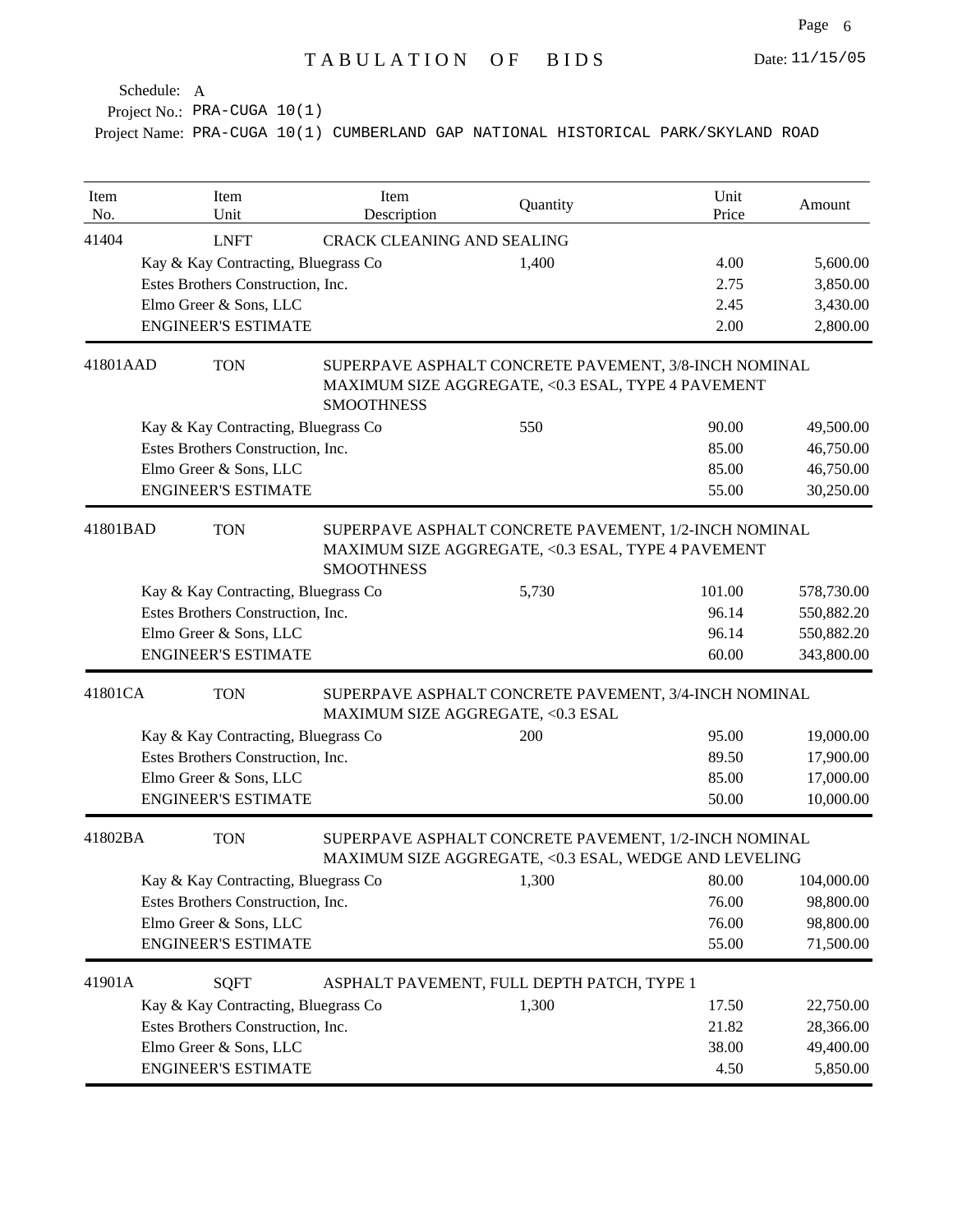Project No.: PRA-CUGA 10(1)

| Item<br>No. | Item<br>Unit                                              | Item<br>Description              | Quantity                                      | Unit<br>Price | Amount     |
|-------------|-----------------------------------------------------------|----------------------------------|-----------------------------------------------|---------------|------------|
| 41901B      | <b>SQFT</b><br>ASPHALT PAVEMENT, FULL DEPTH PATCH, TYPE 2 |                                  |                                               |               |            |
|             | Kay & Kay Contracting, Bluegrass Co                       |                                  | 7,100                                         | 7.50          | 53,250.00  |
|             | Estes Brothers Construction, Inc.                         |                                  |                                               | 17.32         | 122,972.00 |
|             | Elmo Greer & Sons, LLC                                    |                                  |                                               | 26.80         | 190,280.00 |
|             | <b>ENGINEER'S ESTIMATE</b>                                |                                  |                                               | 4.50          | 31,950.00  |
| 41901C      | <b>SQFT</b>                                               |                                  | ASPHALT PAVEMENT, FULL DEPTH PATCH, TYPE 3    |               |            |
|             | Kay & Kay Contracting, Bluegrass Co                       |                                  | 7,200                                         | 8.50          | 61,200.00  |
|             | Estes Brothers Construction, Inc.                         |                                  |                                               | 10.57         | 76,104.00  |
|             | Elmo Greer & Sons, LLC                                    |                                  |                                               | 18.50         | 133,200.00 |
|             | <b>ENGINEER'S ESTIMATE</b>                                |                                  |                                               | 8.00          | 57,600.00  |
| 41901D      |                                                           |                                  |                                               |               |            |
|             | Kay & Kay Contracting, Bluegrass Co                       |                                  | 400                                           | 12.00         | 4,800.00   |
|             | Estes Brothers Construction, Inc.                         |                                  |                                               | 28.20         | 11,280.00  |
|             | Elmo Greer & Sons, LLC                                    |                                  |                                               | 42.05         | 16,820.00  |
|             | <b>ENGINEER'S ESTIMATE</b>                                |                                  |                                               | 8.00          | 3,200.00   |
| 41902A      | <b>SQFT</b>                                               |                                  | ASPHALT PAVEMENT, SHALLOW DEPTH PATCH, TYPE 1 |               |            |
|             | Kay & Kay Contracting, Bluegrass Co                       |                                  | 300                                           | 18.00         | 5,400.00   |
|             | Estes Brothers Construction, Inc.                         |                                  |                                               | 28.82         | 8,646.00   |
|             | Elmo Greer & Sons, LLC                                    |                                  |                                               | 26.15         | 7,845.00   |
|             | <b>ENGINEER'S ESTIMATE</b>                                |                                  |                                               | 6.00          | 1,800.00   |
| 55101CHD    | <b>LNFT</b>                                               | STEEL H-PILES 12 X 53, IN PLACE  |                                               |               |            |
|             | Kay & Kay Contracting, Bluegrass Co                       |                                  | 215                                           | 200.00        | 43,000.00  |
|             | Estes Brothers Construction, Inc.                         |                                  |                                               | 256.64        | 55,177.60  |
|             | Elmo Greer & Sons, LLC                                    |                                  |                                               | 39.00         | 8,385.00   |
|             | <b>ENGINEER'S ESTIMATE</b>                                |                                  |                                               | 75.00         | 16,125.00  |
| 55101CHP    | <b>LNFT</b>                                               | STEEL H-PILES 14 X 102, IN PLACE |                                               |               |            |
|             | Kay & Kay Contracting, Bluegrass Co                       |                                  | 350                                           | 225.00        | 78,750.00  |
|             | Estes Brothers Construction, Inc.                         |                                  |                                               | 256.64        | 89,824.00  |
|             | Elmo Greer & Sons, LLC                                    |                                  |                                               | 59.00         | 20,650.00  |
|             | <b>ENGINEER'S ESTIMATE</b>                                |                                  |                                               | 95.00         | 33,250.00  |
| 55207       | SQYD                                                      |                                  | STRUCTURAL CONCRETE, FOR OVERLAY              |               |            |
|             | Kay & Kay Contracting, Bluegrass Co                       |                                  | 600                                           | 130.00        | 78,000.00  |
|             | Estes Brothers Construction, Inc.                         |                                  |                                               | 101.75        | 61,050.00  |
|             | Elmo Greer & Sons, LLC                                    |                                  |                                               | 138.24        | 82,944.00  |
|             | <b>ENGINEER'S ESTIMATE</b>                                |                                  |                                               | 46.00         | 27,600.00  |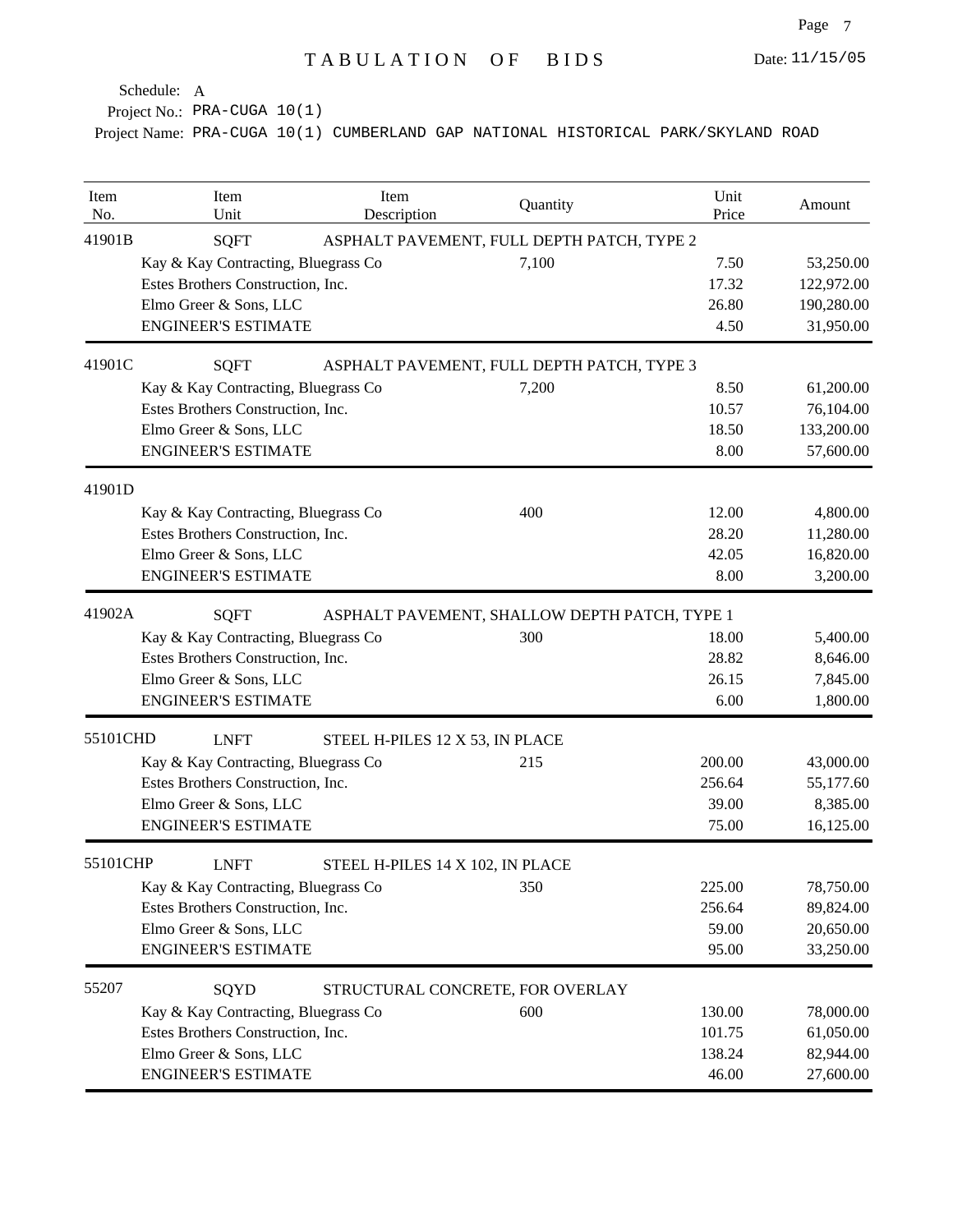Project No.: PRA-CUGA 10(1)

| Item<br>No. | Item<br>Unit                        | Item<br>Description           | Quantity | Unit<br>Price | Amount     |
|-------------|-------------------------------------|-------------------------------|----------|---------------|------------|
| 55209E      |                                     |                               |          |               |            |
|             | Kay & Kay Contracting, Bluegrass Co |                               | 1,000    | 33.00         | 33,000.00  |
|             | Estes Brothers Construction, Inc.   |                               |          | 108.40        | 108,400.00 |
|             | Elmo Greer & Sons, LLC              |                               |          | 35.29         | 35,290.00  |
|             | <b>ENGINEER'S ESTIMATE</b>          |                               |          | 45.00         | 45,000.00  |
| 55234       | <b>LNFT</b>                         | <b>COMPRESSION JOINT SEAL</b> |          |               |            |
|             | Kay & Kay Contracting, Bluegrass Co |                               | 100      | 93.50         | 9,350.00   |
|             | Estes Brothers Construction, Inc.   |                               |          | 566.50        | 56,650.00  |
|             | Elmo Greer & Sons, LLC              |                               |          | 100.00        | 10,000.00  |
|             | <b>ENGINEER'S ESTIMATE</b>          |                               |          | 53.00         | 5,300.00   |
| 60201       | <b>LNFT</b>                         | PIPE CULVERT (10 inch)        |          |               |            |
|             | Kay & Kay Contracting, Bluegrass Co |                               | 160      | 72.00         | 11,520.00  |
|             | Estes Brothers Construction, Inc.   |                               |          | 31.43         | 5,028.80   |
|             | Elmo Greer & Sons, LLC              |                               |          | 59.00         | 9,440.00   |
|             | <b>ENGINEER'S ESTIMATE</b>          |                               |          | 40.00         | 6,400.00   |
| 60201H      | <b>LNFT</b>                         | <b>12-INCH PIPE CULVERT</b>   |          |               |            |
|             | Kay & Kay Contracting, Bluegrass Co |                               | 20       | 130.00        | 2,600.00   |
|             | Estes Brothers Construction, Inc.   |                               |          | 93.99         | 1,879.80   |
|             | Elmo Greer & Sons, LLC              |                               |          | 148.50        | 2,970.00   |
|             | <b>ENGINEER'S ESTIMATE</b>          |                               |          | 50.00         | 1,000.00   |
| 60201J      | <b>LNFT</b>                         | <b>15-INCH PIPE CULVERT</b>   |          |               |            |
|             | Kay & Kay Contracting, Bluegrass Co |                               | 110      | 135.00        | 14,850.00  |
|             | Estes Brothers Construction, Inc.   |                               |          | 71.84         | 7,902.40   |
|             | Elmo Greer & Sons, LLC              |                               |          | 159.25        | 17,517.50  |
|             | <b>ENGINEER'S ESTIMATE</b>          |                               |          | 55.00         | 6,050.00   |
| 60201K      | <b>LNFT</b>                         | <b>18-INCH PIPE CULVERT</b>   |          |               |            |
|             | Kay & Kay Contracting, Bluegrass Co |                               | 500      | 150.00        | 75,000.00  |
|             | Estes Brothers Construction, Inc.   |                               |          | 87.33         | 43,665.00  |
|             | Elmo Greer & Sons, LLC              |                               |          | 232.05        | 116,025.00 |
|             | <b>ENGINEER'S ESTIMATE</b>          |                               |          | 55.00         | 27,500.00  |
| 60201M      | <b>LNFT</b>                         | 24-INCH PIPE CULVERT          |          |               |            |
|             | Kay & Kay Contracting, Bluegrass Co |                               | 110      | 165.00        | 18,150.00  |
|             | Estes Brothers Construction, Inc.   |                               |          | 55.76         | 6,133.60   |
|             | Elmo Greer & Sons, LLC              |                               |          | 217.35        | 23,908.50  |
|             | <b>ENGINEER'S ESTIMATE</b>          |                               |          | 65.00         | 7,150.00   |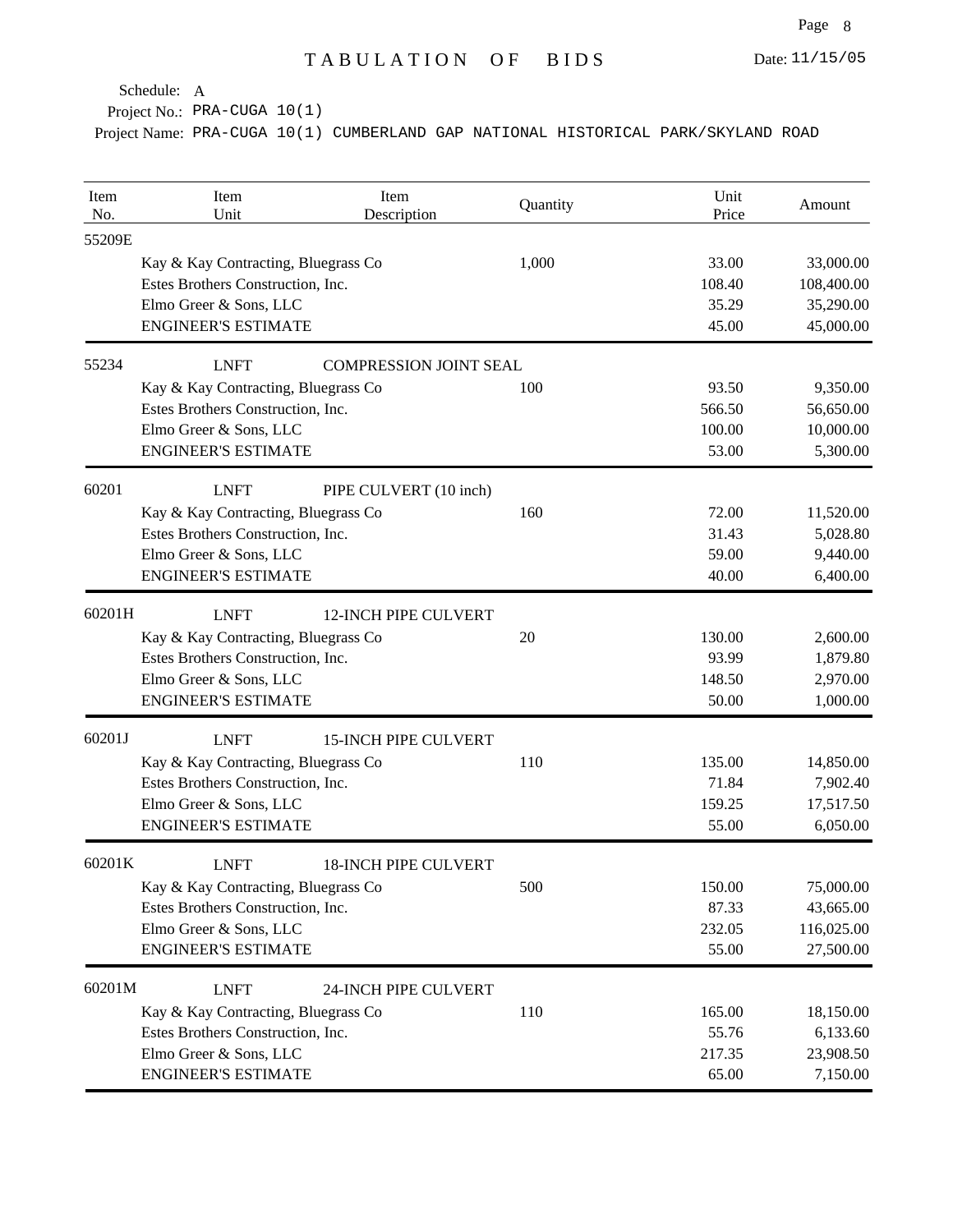Project No.: PRA-CUGA 10(1)

| Item<br>No. | Item<br>Unit                        | Item<br>Description                      | Quantity     | Unit<br>Price | Amount     |
|-------------|-------------------------------------|------------------------------------------|--------------|---------------|------------|
| 60403DB     | <b>EACH</b>                         | <b>INLET, TYPE 4B</b>                    |              |               |            |
|             | Kay & Kay Contracting, Bluegrass Co |                                          | 16           | 2,500.00      | 40,000.00  |
|             | Estes Brothers Construction, Inc.   |                                          |              | 1,972.00      | 31,552.00  |
|             | Elmo Greer & Sons, LLC              |                                          |              | 6,500.00      | 104,000.00 |
|             | <b>ENGINEER'S ESTIMATE</b>          |                                          |              | 4,000.00      | 64,000.00  |
| 60403FA     | <b>EACH</b>                         | <b>INLET, TYPE 6A</b>                    |              |               |            |
|             | Kay & Kay Contracting, Bluegrass Co |                                          | 9            | 2,500.00      | 22,500.00  |
|             | Estes Brothers Construction, Inc.   |                                          |              | 1,713.00      | 15,417.00  |
|             | Elmo Greer & Sons, LLC              |                                          |              | 4,200.00      | 37,800.00  |
|             | <b>ENGINEER'S ESTIMATE</b>          |                                          |              | 3,400.00      | 30,600.00  |
| 60403FB     | <b>EACH</b>                         | <b>INLET, TYPE 6B</b>                    |              |               |            |
|             | Kay & Kay Contracting, Bluegrass Co |                                          | 2            | 2,500.00      | 5,000.00   |
|             | Estes Brothers Construction, Inc.   |                                          |              | 1,713.00      | 3,426.00   |
|             | Elmo Greer & Sons, LLC              |                                          |              | 4,200.00      | 8,400.00   |
|             | <b>ENGINEER'S ESTIMATE</b>          |                                          |              | 2,900.00      | 5,800.00   |
| 60501       | <b>LNFT</b>                         | <b>UNDERDRAIN SYSTEM</b>                 |              |               |            |
|             | Kay & Kay Contracting, Bluegrass Co |                                          | 45           | 35.00         | 1,575.00   |
|             | Estes Brothers Construction, Inc.   |                                          |              | 87.29         | 3,928.05   |
|             | Elmo Greer & Sons, LLC              |                                          |              | 24.67         | 1,110.15   |
|             | <b>ENGINEER'S ESTIMATE</b>          |                                          |              | 25.00         | 1,125.00   |
| 60702       | <b>LNFT</b>                         | REMOVING, CLEANING, AND RELAYING CULVERT |              |               |            |
|             | Kay & Kay Contracting, Bluegrass Co |                                          | 60           | 150.00        | 9,000.00   |
|             | Estes Brothers Construction, Inc.   |                                          |              | 50.00         | 3,000.00   |
|             | Elmo Greer & Sons, LLC              |                                          |              | 232.05        | 13,923.00  |
|             | <b>ENGINEER'S ESTIMATE</b>          |                                          |              | 50.00         | 3,000.00   |
| 60704       | <b>EACH</b>                         | RECONDITIONING DRAINAGE STRUCTURES       |              |               |            |
|             | Kay & Kay Contracting, Bluegrass Co |                                          | $\sqrt{2}$   | 2,000.00      | 4,000.00   |
|             | Estes Brothers Construction, Inc.   |                                          |              | 1,000.00      | 2,000.00   |
|             | Elmo Greer & Sons, LLC              |                                          |              | 1,725.00      | 3,450.00   |
|             | <b>ENGINEER'S ESTIMATE</b>          |                                          |              | 1,250.00      | 2,500.00   |
| 60704A      |                                     |                                          |              |               |            |
|             | Kay & Kay Contracting, Bluegrass Co |                                          | $\mathbf{1}$ | 6,000.00      | 6,000.00   |
|             | Estes Brothers Construction, Inc.   |                                          |              | 2,000.00      | 2,000.00   |
|             | Elmo Greer & Sons, LLC              |                                          |              | 9,200.00      | 9,200.00   |
|             | <b>ENGINEER'S ESTIMATE</b>          |                                          |              | 500.00        | 500.00     |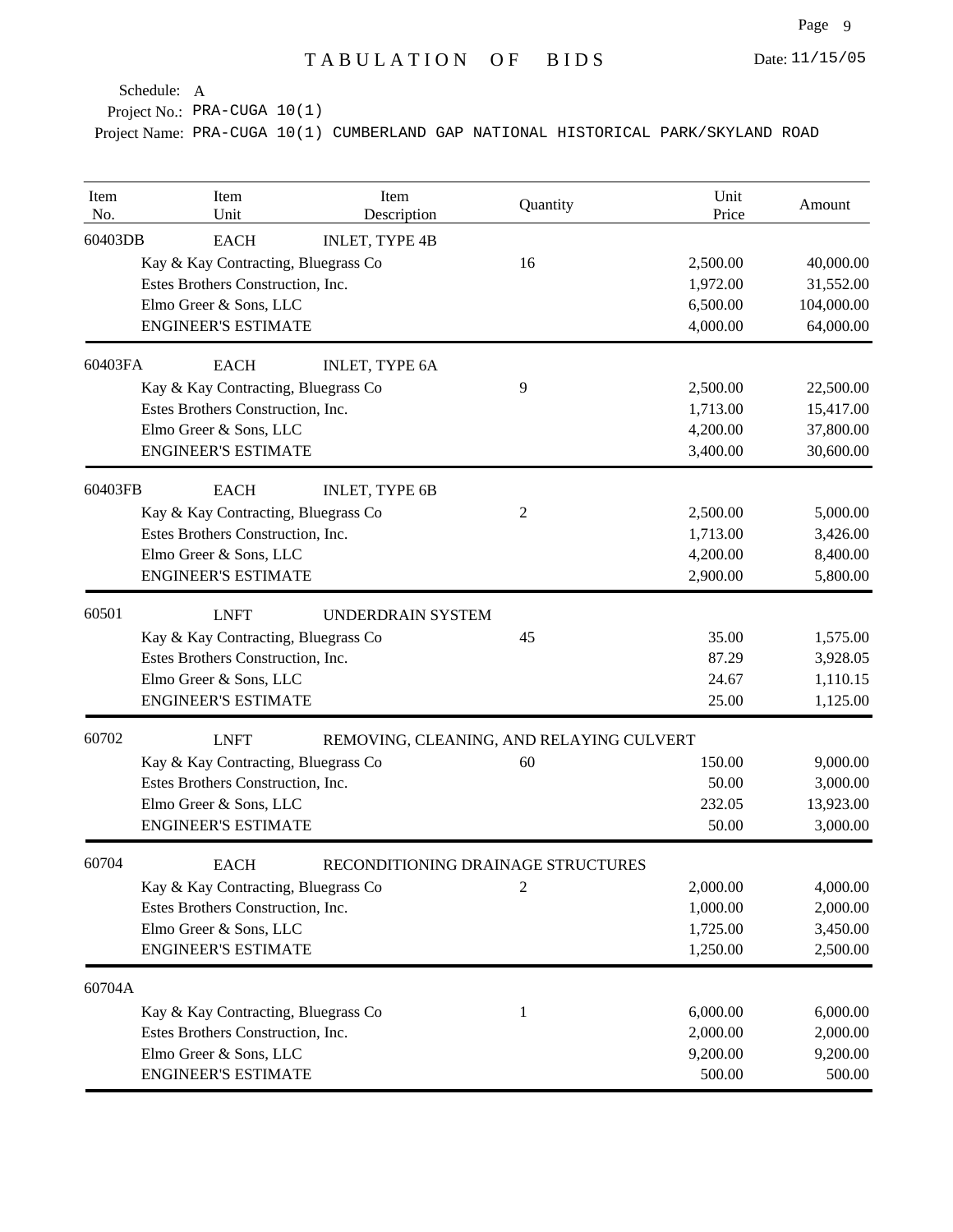Project No.: PRA-CUGA 10(1)

| Item<br>No. | Item<br>Unit                        | Item<br>Description               | Quantity                          | Unit<br>Price | Amount     |
|-------------|-------------------------------------|-----------------------------------|-----------------------------------|---------------|------------|
| 60706       | <b>EACH</b>                         | CONCRETE PIPE JOINT REPAIR        |                                   |               |            |
|             | Kay & Kay Contracting, Bluegrass Co |                                   | 30                                | 200.00        | 6,000.00   |
|             | Estes Brothers Construction, Inc.   |                                   |                                   | 90.00         | 2,700.00   |
|             | Elmo Greer & Sons, LLC              |                                   |                                   | 930.00        | 27,900.00  |
|             | <b>ENGINEER'S ESTIMATE</b>          |                                   |                                   | 350.00        | 10,500.00  |
| 60711       |                                     |                                   |                                   |               |            |
|             | Kay & Kay Contracting, Bluegrass Co |                                   | 370                               | 40.00         | 14,800.00  |
|             | Estes Brothers Construction, Inc.   |                                   |                                   | 21.00         | 7,770.00   |
|             | Elmo Greer & Sons, LLC              |                                   |                                   | 172.00        | 63,640.00  |
|             | <b>ENGINEER'S ESTIMATE</b>          |                                   |                                   | 35.00         | 12,950.00  |
| 60801B      | SQYD                                | PAVED WATERWAY, TYPE 2            |                                   |               |            |
|             | Kay & Kay Contracting, Bluegrass Co |                                   | 55                                | 80.00         | 4,400.00   |
|             | Estes Brothers Construction, Inc.   |                                   |                                   | 289.28        | 15,910.40  |
|             | Elmo Greer & Sons, LLC              |                                   |                                   | 880.00        | 48,400.00  |
|             | <b>ENGINEER'S ESTIMATE</b>          |                                   |                                   | 100.00        | 5,500.00   |
| 60801E      | SQYD                                | PAVED WATERWAY, TYPE 5            |                                   |               |            |
|             | Kay & Kay Contracting, Bluegrass Co |                                   | 150                               | 100.00        | 15,000.00  |
|             | Estes Brothers Construction, Inc.   |                                   |                                   | 162.86        | 24,429.00  |
|             | Elmo Greer & Sons, LLC              |                                   |                                   | 96.55         | 14,482.50  |
|             | <b>ENGINEER'S ESTIMATE</b>          |                                   |                                   | 35.00         | 5,250.00   |
| 60903AX     | <b>LNFT</b>                         | STONE CURB, TYPE 1, 16-INCH DEPTH |                                   |               |            |
|             | Kay & Kay Contracting, Bluegrass Co |                                   | 3,500                             | 67.00         | 234,500.00 |
|             | Estes Brothers Construction, Inc.   |                                   |                                   | 77.96         | 272,860.00 |
|             | Elmo Greer & Sons, LLC              |                                   |                                   | 60.00         | 210,000.00 |
|             | <b>ENGINEER'S ESTIMATE</b>          |                                   |                                   | 37.00         | 129,500.00 |
| 61501A      | SQYD                                | ASPHALT CONCRETE SIDEWALK         |                                   |               |            |
|             | Kay & Kay Contracting, Bluegrass Co |                                   | 7                                 | 320.00        | 2,240.00   |
|             | Estes Brothers Construction, Inc.   |                                   |                                   | 313.60        | 2,195.20   |
|             | Elmo Greer & Sons, LLC              |                                   |                                   | 300.00        | 2,100.00   |
|             | <b>ENGINEER'S ESTIMATE</b>          |                                   |                                   | 30.00         | 210.00     |
| 61501B      | SQYD                                |                                   | PORTLAND CEMENT CONCRETE SIDEWALK |               |            |
|             | Kay & Kay Contracting, Bluegrass Co |                                   | 620                               | 65.00         | 40,300.00  |
|             | Estes Brothers Construction, Inc.   |                                   |                                   | 64.46         | 39,965.20  |
|             | Elmo Greer & Sons, LLC              |                                   |                                   | 12.00         | 7,440.00   |
|             | <b>ENGINEER'S ESTIMATE</b>          |                                   |                                   | 40.00         | 24,800.00  |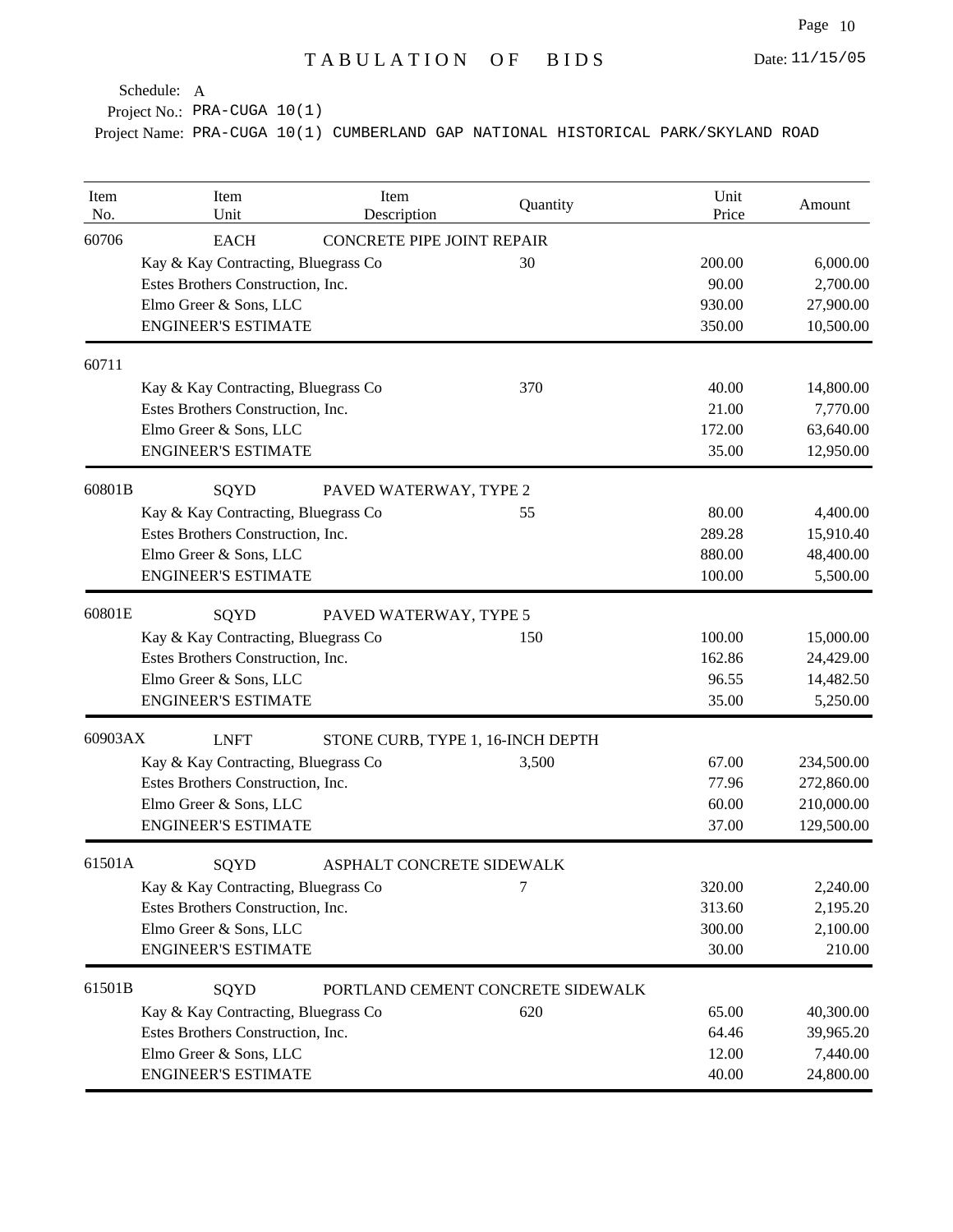Project No.: PRA-CUGA 10(1)

| Item<br>No. | Item<br>Unit                        | Item<br>Description              | Quantity                                        | Unit<br>Price | Amount     |
|-------------|-------------------------------------|----------------------------------|-------------------------------------------------|---------------|------------|
| 61503B      | SQYD                                |                                  | PORTLAND CEMENT CONCRETE MEDIAN                 |               |            |
|             | Kay & Kay Contracting, Bluegrass Co |                                  | 8                                               | 100.00        | 800.00     |
|             | Estes Brothers Construction, Inc.   |                                  |                                                 | 279.50        | 2,236.00   |
|             | Elmo Greer & Sons, LLC              |                                  |                                                 | 280.00        | 2,240.00   |
|             | <b>ENGINEER'S ESTIMATE</b>          |                                  |                                                 | 55.00         | 440.00     |
| 62001CE     | <b>CUYD</b>                         | RUBBLE MASONRY, ROCK FACE FINISH |                                                 |               |            |
|             | Kay & Kay Contracting, Bluegrass Co |                                  | 57                                              | 950.00        | 54,150.00  |
|             | Estes Brothers Construction, Inc.   |                                  |                                                 | 1,732.53      | 98,754.21  |
|             | Elmo Greer & Sons, LLC              |                                  |                                                 | 3,200.00      | 182,400.00 |
|             | <b>ENGINEER'S ESTIMATE</b>          |                                  |                                                 | 660.00        | 37,620.00  |
| 62003       | <b>CUYD</b>                         | REMOVE AND RESET STONE MASONRY   |                                                 |               |            |
|             | Kay & Kay Contracting, Bluegrass Co |                                  | 2                                               | 2,000.00      | 4,000.00   |
|             | Estes Brothers Construction, Inc.   |                                  |                                                 | 1,956.00      | 3,912.00   |
|             | Elmo Greer & Sons, LLC              |                                  |                                                 | 3,400.00      | 6,800.00   |
|             | <b>ENGINEER'S ESTIMATE</b>          |                                  |                                                 | 1,550.00      | 3,100.00   |
| 62004       | <b>LNFT</b>                         | REPOINT STONE MASONRY            |                                                 |               |            |
|             | Kay & Kay Contracting, Bluegrass Co |                                  | 220                                             | 40.00         | 8,800.00   |
|             | Estes Brothers Construction, Inc.   |                                  |                                                 | 22.00         | 4,840.00   |
|             | Elmo Greer & Sons, LLC              |                                  |                                                 | 71.00         | 15,620.00  |
|             | <b>ENGINEER'S ESTIMATE</b>          |                                  |                                                 | 15.00         | 3,300.00   |
| 62007AJ     | <b>EACH</b>                         |                                  | STONE MASONRY HEADWALL FOR 15-INCH PIPE CULVERT |               |            |
|             | Kay & Kay Contracting, Bluegrass Co |                                  | 1                                               | 3,500.00      | 3,500.00   |
|             | Estes Brothers Construction, Inc.   |                                  |                                                 | 4,290.20      | 4,290.20   |
|             | Elmo Greer & Sons, LLC              |                                  |                                                 | 5,200.00      | 5,200.00   |
|             | <b>ENGINEER'S ESTIMATE</b>          |                                  |                                                 | 1,500.00      | 1,500.00   |
| 62007AK     | <b>EACH</b>                         |                                  | STONE MASONRY HEADWALL FOR 18-INCH PIPE CULVERT |               |            |
|             | Kay & Kay Contracting, Bluegrass Co |                                  | 10                                              | 3,500.00      | 35,000.00  |
|             | Estes Brothers Construction, Inc.   |                                  |                                                 | 4,704.68      | 47,046.80  |
|             | Elmo Greer & Sons, LLC              |                                  |                                                 | 5,700.00      | 57,000.00  |
|             | <b>ENGINEER'S ESTIMATE</b>          |                                  |                                                 | 2,700.00      | 27,000.00  |
| 62007AM     | <b>EACH</b>                         |                                  | STONE MASONRY HEADWALL FOR 24-INCH PIPE CULVERT |               |            |
|             | Kay & Kay Contracting, Bluegrass Co |                                  | $\overline{c}$                                  | 4,000.00      | 8,000.00   |
|             | Estes Brothers Construction, Inc.   |                                  |                                                 | 5,970.53      | 11,941.06  |
|             | Elmo Greer & Sons, LLC              |                                  |                                                 | 6,100.00      | 12,200.00  |
|             | <b>ENGINEER'S ESTIMATE</b>          |                                  |                                                 | 4,500.00      | 9,000.00   |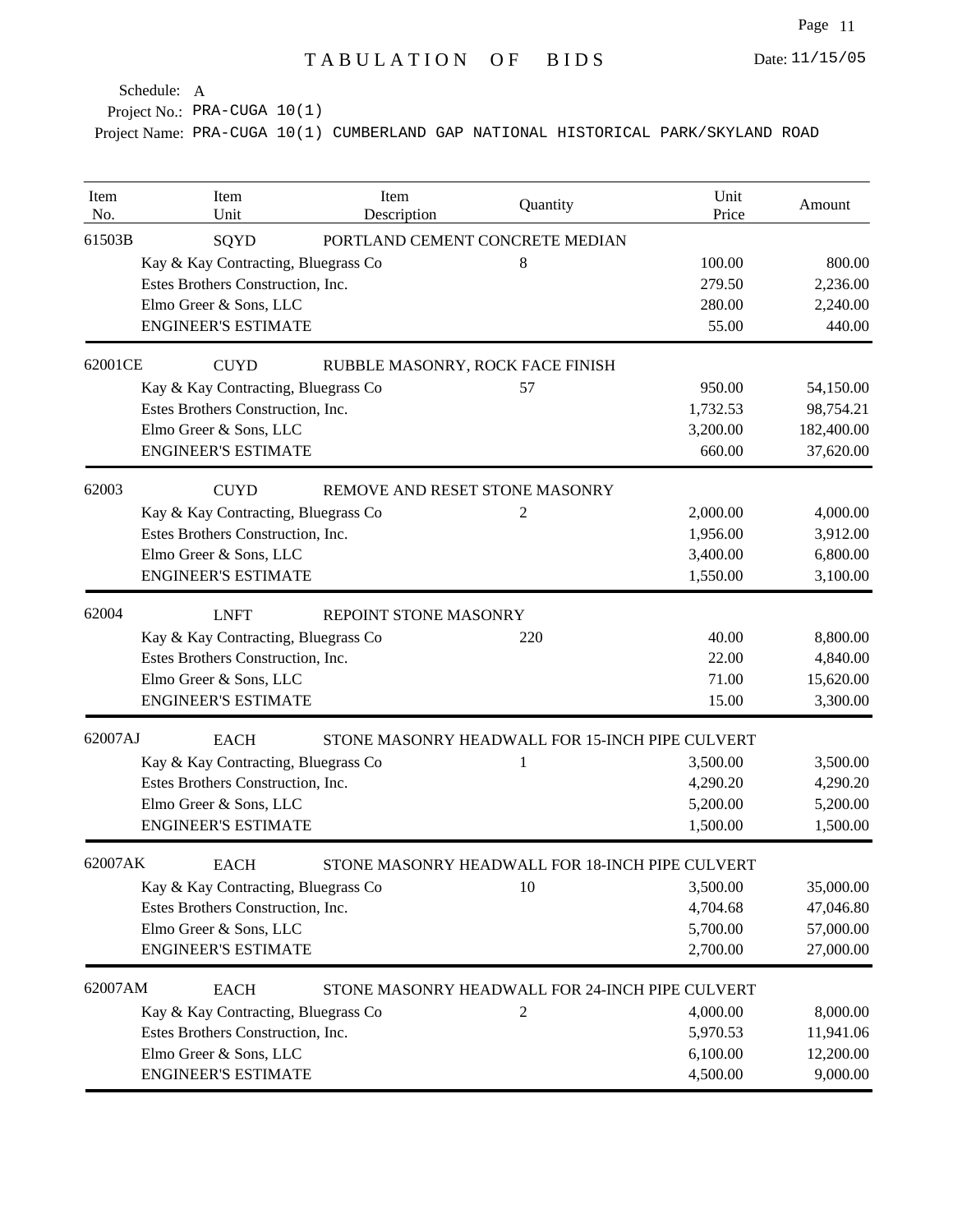Project No.: PRA-CUGA 10(1)

| Item<br>No. | Item<br>Unit                        | Item<br>Description               | Quantity                                | Unit<br>Price | Amount    |
|-------------|-------------------------------------|-----------------------------------|-----------------------------------------|---------------|-----------|
| 62403       | <b>CUYD</b>                         | FURNISHING AND PLACING TOPSOIL    |                                         |               |           |
|             | Kay & Kay Contracting, Bluegrass Co |                                   | 250                                     | 25.00         | 6,250.00  |
|             | Estes Brothers Construction, Inc.   |                                   |                                         | 38.00         | 9,500.00  |
|             | Elmo Greer & Sons, LLC              |                                   |                                         | 80.00         | 20,000.00 |
|             | <b>ENGINEER'S ESTIMATE</b>          |                                   |                                         | 45.00         | 11,250.00 |
| 62505C      | SQYD                                | MULCHING, HAND METHOD             |                                         |               |           |
|             | Kay & Kay Contracting, Bluegrass Co |                                   | 210                                     | 2.00          | 420.00    |
|             | Estes Brothers Construction, Inc.   |                                   |                                         | 1.00          | 210.00    |
|             | Elmo Greer & Sons, LLC              |                                   |                                         | 5.00          | 1,050.00  |
|             | <b>ENGINEER'S ESTIMATE</b>          |                                   |                                         | 4.00          | 840.00    |
| 62518       | SQYD                                | <b>TURF ESTABLISHMENT</b>         |                                         |               |           |
|             | Kay & Kay Contracting, Bluegrass Co |                                   | 1,800                                   | 2.00          | 3,600.00  |
|             | Estes Brothers Construction, Inc.   |                                   |                                         | 0.70          | 1,260.00  |
|             | Elmo Greer & Sons, LLC              |                                   |                                         | 5.00          | 9,000.00  |
|             | <b>ENGINEER'S ESTIMATE</b>          |                                   |                                         | 4.00          | 7,200.00  |
| 62901B      | SQYD                                | <b>EROSION CONTROL MAT TYPE 2</b> |                                         |               |           |
|             | Kay & Kay Contracting, Bluegrass Co |                                   | 1,050                                   | 5.00          | 5,250.00  |
|             | Estes Brothers Construction, Inc.   |                                   |                                         | 4.19          | 4,399.50  |
|             | Elmo Greer & Sons, LLC              |                                   |                                         | 5.00          | 5,250.00  |
|             | <b>ENGINEER'S ESTIMATE</b>          |                                   |                                         | 3.00          | 3,150.00  |
| 63304CC     | <b>SQFT</b>                         |                                   | SIGNS, ALUMINUM PANELS, TYPE 3 SHEETING |               |           |
|             | Kay & Kay Contracting, Bluegrass Co |                                   | 10                                      | 50.00         | 500.00    |
|             | Estes Brothers Construction, Inc.   |                                   |                                         | 100.00        | 1,000.00  |
|             | Elmo Greer & Sons, LLC              |                                   |                                         | 100.00        | 1,000.00  |
|             | <b>ENGINEER'S ESTIMATE</b>          |                                   |                                         | 55.00         | 550.00    |
| 63307A      | <b>EACH</b>                         | DELINEATORS, TYPE 1               |                                         |               |           |
|             | Kay & Kay Contracting, Bluegrass Co |                                   | 50                                      | 50.00         | 2,500.00  |
|             | Estes Brothers Construction, Inc.   |                                   |                                         | 50.00         | 2,500.00  |
|             | Elmo Greer & Sons, LLC              |                                   |                                         | 200.00        | 10,000.00 |
|             | <b>ENGINEER'S ESTIMATE</b>          |                                   |                                         | 42.00         | 2,100.00  |
| 63401AA     | <b>LNFT</b>                         | PAVEMENT MARKINGS, TYPE A, SOLID  |                                         |               |           |
|             | Kay & Kay Contracting, Bluegrass Co |                                   | 2,300                                   | 0.90          | 2,070.00  |
|             | Estes Brothers Construction, Inc.   |                                   |                                         | 1.45          | 3,335.00  |
|             | Elmo Greer & Sons, LLC              |                                   |                                         | 0.83          | 1,909.00  |
|             | <b>ENGINEER'S ESTIMATE</b>          |                                   |                                         | 1.60          | 3,680.00  |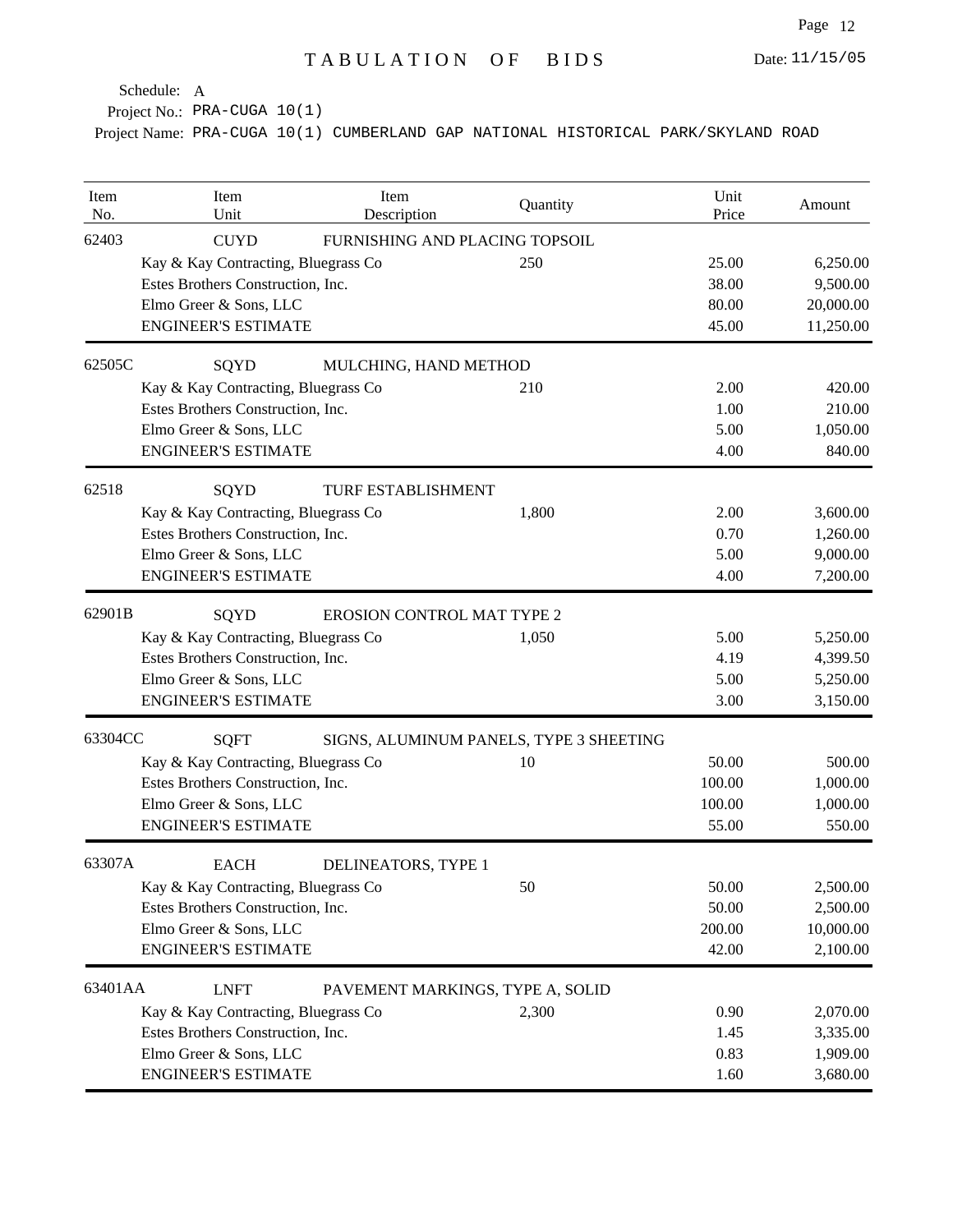Project No.: PRA-CUGA 10(1)

| Item<br>No. | Item<br>Unit                        | Item<br>Description      | Quantity                                                   | Unit<br>Price | Amount    |
|-------------|-------------------------------------|--------------------------|------------------------------------------------------------|---------------|-----------|
| 63401LA     | <b>LNFT</b>                         |                          | PAVEMENT MARKINGS, TYPE POLYUREA, SOLID                    |               |           |
|             | Kay & Kay Contracting, Bluegrass Co |                          | 50,000                                                     | 1.50          | 75,000.00 |
|             | Estes Brothers Construction, Inc.   |                          |                                                            | 1.45          | 72,500.00 |
|             | Elmo Greer & Sons, LLC              |                          |                                                            | 1.38          | 69,000.00 |
|             | <b>ENGINEER'S ESTIMATE</b>          |                          |                                                            | 1.60          | 80,000.00 |
| 63406AA     | <b>EACH</b>                         |                          | PAVEMENT MARKINGS, TYPE A, TURN ARROW                      |               |           |
|             | Kay & Kay Contracting, Bluegrass Co |                          | 1                                                          | 260.00        | 260.00    |
|             | Estes Brothers Construction, Inc.   |                          |                                                            | 125.00        | 125.00    |
|             | Elmo Greer & Sons, LLC              |                          |                                                            | 247.50        | 247.50    |
|             | <b>ENGINEER'S ESTIMATE</b>          |                          |                                                            | 80.00         | 80.00     |
| 63406AB     | <b>EACH</b>                         |                          | PAVEMENT MARKINGS, TYPE A, STRAIGHT ARROW                  |               |           |
|             | Kay & Kay Contracting, Bluegrass Co |                          | 4                                                          | 75.00         | 300.00    |
|             | Estes Brothers Construction, Inc.   |                          |                                                            | 135.00        | 540.00    |
|             | Elmo Greer & Sons, LLC              |                          |                                                            | 68.75         | 275.00    |
|             | <b>ENGINEER'S ESTIMATE</b>          |                          |                                                            | 80.00         | 320.00    |
| 63406AC     | <b>EACH</b>                         |                          | PAVEMENT MARKINGS, TYPE A, STRAIGHT/TURN ARROW COMBINATION |               |           |
|             | Kay & Kay Contracting, Bluegrass Co |                          | 1                                                          | 450.00        | 450.00    |
|             | Estes Brothers Construction, Inc.   |                          |                                                            | 195.00        | 195.00    |
|             | Elmo Greer & Sons, LLC              |                          |                                                            | 418.00        | 418.00    |
|             | <b>ENGINEER'S ESTIMATE</b>          |                          |                                                            | 80.00         | 80.00     |
| 63406AH     | <b>EACH</b>                         |                          | PAVEMENT MARKINGS, TYPE A, HANDICAP SYMBOL                 |               |           |
|             | Kay & Kay Contracting, Bluegrass Co |                          | 5                                                          | 60.00         | 300.00    |
|             | Estes Brothers Construction, Inc.   |                          |                                                            | 125.00        | 625.00    |
|             | Elmo Greer & Sons, LLC              |                          |                                                            | 55.00         | 275.00    |
|             | <b>ENGINEER'S ESTIMATE</b>          |                          |                                                            | 150.00        | 750.00    |
| 63503A      | <b>EACH</b>                         |                          | ADVANCE WARNING ARROW PANEL, TYPE A                        |               |           |
|             | Kay & Kay Contracting, Bluegrass Co |                          | $\sqrt{2}$                                                 | 4,500.00      | 9,000.00  |
|             | Estes Brothers Construction, Inc.   |                          |                                                            | 3,150.00      | 6,300.00  |
|             | Elmo Greer & Sons, LLC              |                          |                                                            | 5,060.00      | 10,120.00 |
|             | <b>ENGINEER'S ESTIMATE</b>          |                          |                                                            | 3,100.00      | 6,200.00  |
| 63505C      | <b>EACH</b>                         | <b>BARRICADE, TYPE 3</b> |                                                            |               |           |
|             | Kay & Kay Contracting, Bluegrass Co |                          | 4                                                          | 300.00        | 1,200.00  |
|             | Estes Brothers Construction, Inc.   |                          |                                                            | 406.70        | 1,626.80  |
|             | Elmo Greer & Sons, LLC              |                          |                                                            | 600.00        | 2,400.00  |
|             | <b>ENGINEER'S ESTIMATE</b>          |                          |                                                            | 280.00        | 1,120.00  |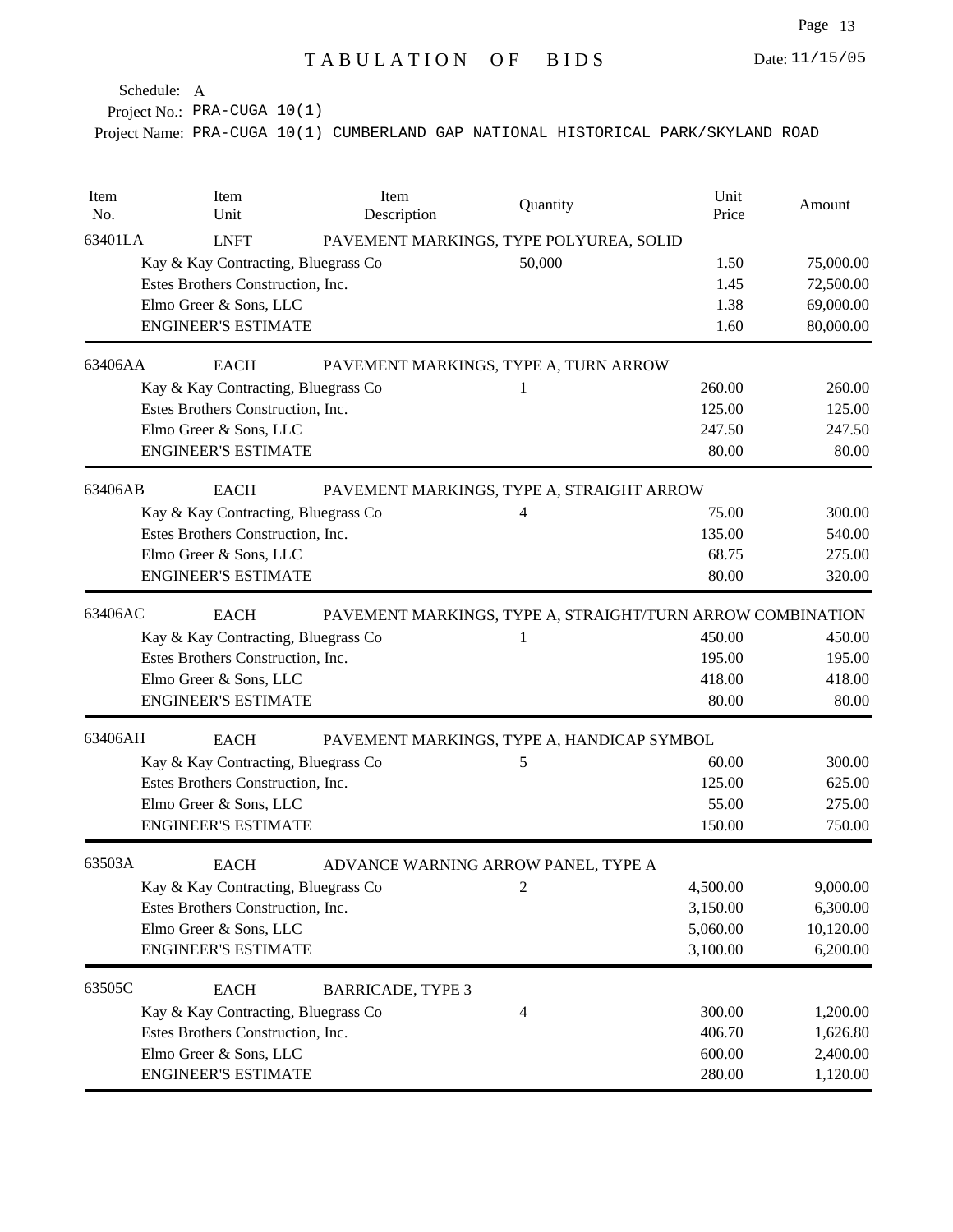Date: 11/15/05

Schedule: A

Project No.: PRA-CUGA 10(1)

| Item<br>No. | Item<br>Unit                                                                                                                                    | Item<br>Description          | Quantity       | Unit<br>Price                                   | Amount                                               |
|-------------|-------------------------------------------------------------------------------------------------------------------------------------------------|------------------------------|----------------|-------------------------------------------------|------------------------------------------------------|
| 63506A      | <b>EACH</b><br>Kay & Kay Contracting, Bluegrass Co<br>Estes Brothers Construction, Inc.<br>Elmo Greer & Sons, LLC<br><b>ENGINEER'S ESTIMATE</b> | CONE, TYPE A                 | 450            | 25.00<br>25.61<br>55.00<br>30.00                | 11,250.00<br>11,524.50<br>24,750.00<br>13,500.00     |
| 63507       | <b>SQFT</b><br>Kay & Kay Contracting, Bluegrass Co                                                                                              | <b>CONSTRUCTION SIGN</b>     | 630            | 15.00                                           | 9,450.00                                             |
|             | Estes Brothers Construction, Inc.<br>Elmo Greer & Sons, LLC<br><b>ENGINEER'S ESTIMATE</b>                                                       |                              |                | 25.90<br>18.30<br>15.00                         | 16,317.00<br>11,529.00<br>9,450.00                   |
| 63509       | <b>HOUR</b><br>Kay & Kay Contracting, Bluegrass Co<br>Estes Brothers Construction, Inc.<br>Elmo Greer & Sons, LLC<br><b>ENGINEER'S ESTIMATE</b> | <b>FLAGGER</b>               | 6,100          | 42.40<br>42.40<br>42.40<br>42.40                | 258,640.00<br>258,640.00<br>258,640.00<br>258,640.00 |
| 63510       | <b>HOUR</b><br>Kay & Kay Contracting, Bluegrass Co<br>Estes Brothers Construction, Inc.<br>Elmo Greer & Sons, LLC<br><b>ENGINEER'S ESTIMATE</b> | PILOT CAR                    | 360            | 65.00<br>42.76<br>54.90<br>25.00                | 23,400.00<br>15,393.60<br>19,764.00<br>9,000.00      |
| 63521B      | <b>EACH</b><br>Kay & Kay Contracting, Bluegrass Co<br>Estes Brothers Construction, Inc.<br>Elmo Greer & Sons, LLC<br><b>ENGINEER'S ESTIMATE</b> | <b>WARNING LIGHT, TYPE B</b> | 35             | 75.00<br>27.44<br>35.00<br>115.00               | 2,625.00<br>960.40<br>1,225.00<br>4,025.00           |
| 63524       | <b>EACH</b><br>Kay & Kay Contracting, Bluegrass Co<br>Estes Brothers Construction, Inc.<br>Elmo Greer & Sons, LLC<br><b>ENGINEER'S ESTIMATE</b> | <b>VARIABLE MESSAGE SIGN</b> | $\overline{2}$ | 20,000.00<br>19,810.00<br>24,050.00<br>2,250.00 | 40,000.00<br>39,620.00<br>48,100.00<br>4,500.00      |
| 63613       | <b>EACH</b><br>Kay & Kay Contracting, Bluegrass Co<br>Estes Brothers Construction, Inc.<br>Elmo Greer & Sons, LLC<br><b>ENGINEER'S ESTIMATE</b> | TRAFFIC DETECTOR SYSTEM      | 1              | 5,000.00<br>32,504.00<br>7,500.00<br>5,800.00   | 5,000.00<br>32,504.00<br>7,500.00<br>5,800.00        |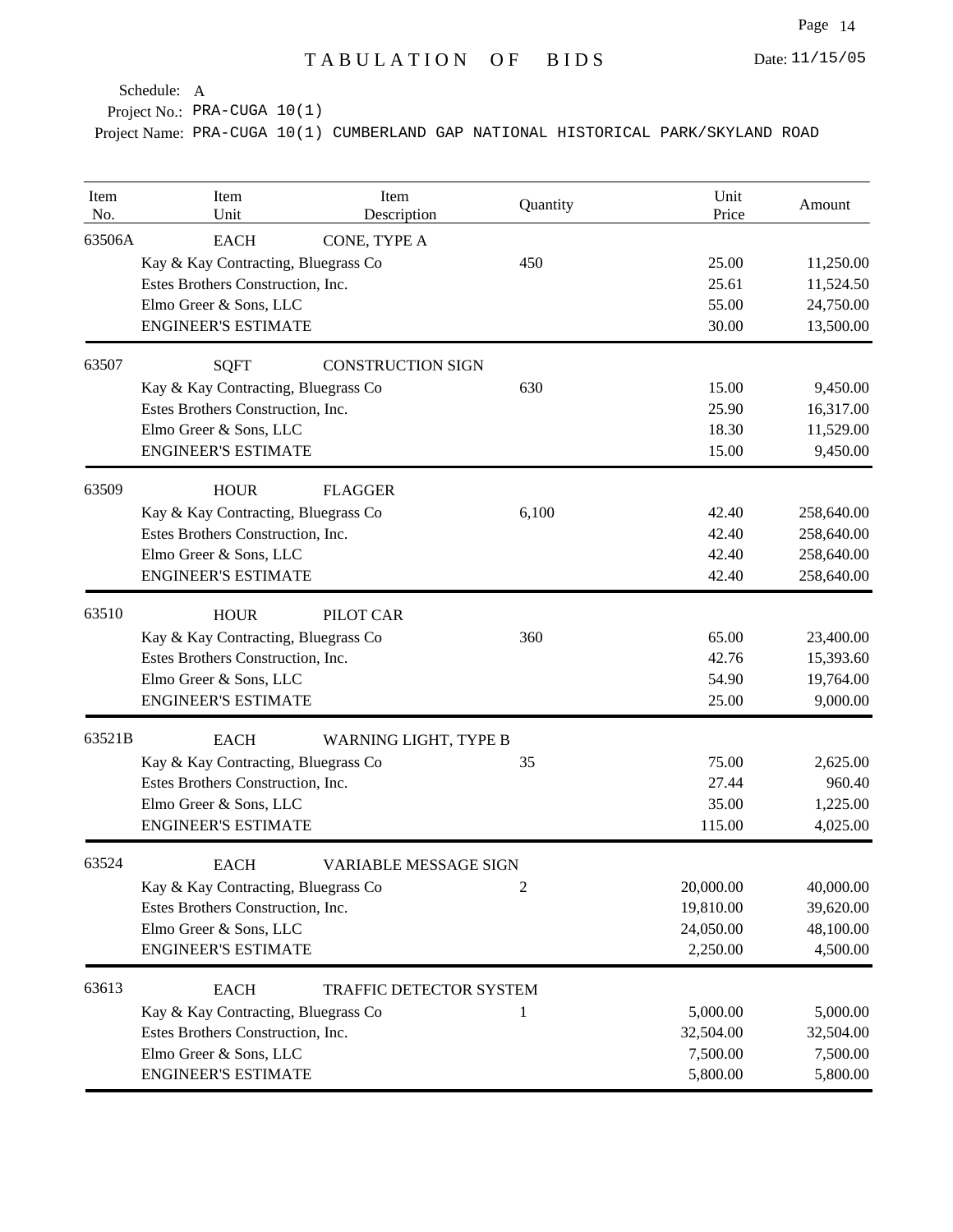Project No.: PRA-CUGA 10(1)

| Item<br>No. | Item<br>Unit                                                                                       | Item<br>Description | Quantity | Unit<br>Price | Amount    |
|-------------|----------------------------------------------------------------------------------------------------|---------------------|----------|---------------|-----------|
| 63701       | <b>EACH</b>                                                                                        | <b>FIELD OFFICE</b> |          |               |           |
|             | Kay & Kay Contracting, Bluegrass Co<br>Estes Brothers Construction, Inc.<br>Elmo Greer & Sons, LLC |                     |          | 18,000.00     | 18,000.00 |
|             |                                                                                                    |                     |          | 5,300.00      | 5,300.00  |
|             |                                                                                                    |                     |          | 39,165.00     | 39,165.00 |
|             | <b>ENGINEER'S ESTIMATE</b>                                                                         |                     |          | 15,000.00     | 15,000.00 |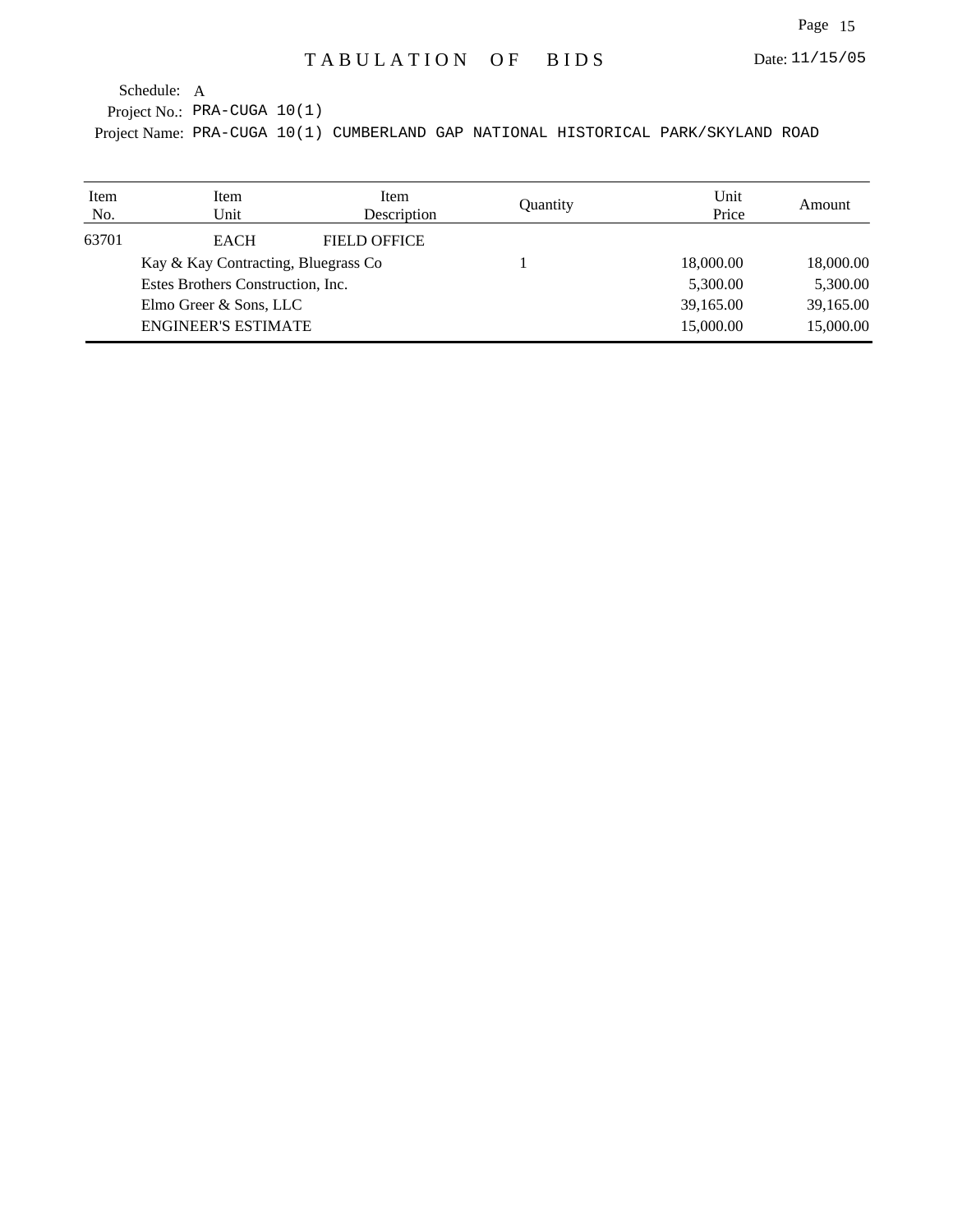Project No.: PRA-CUGA 10(1)

Project Name: PRA-CUGA 10(1) CUMBERLAND GAP NATIONAL HISTORICAL PARK/SKYLAND ROAD

#### BID ITEM CHECK PASS

| $\mathbf{r}$<br>Bidder | NZ | $\sim$ 44 $^{\circ}$<br>OП | $\overline{\phantom{a}}$ |
|------------------------|----|----------------------------|--------------------------|
|                        |    |                            |                          |

No extension errors in this Schedule.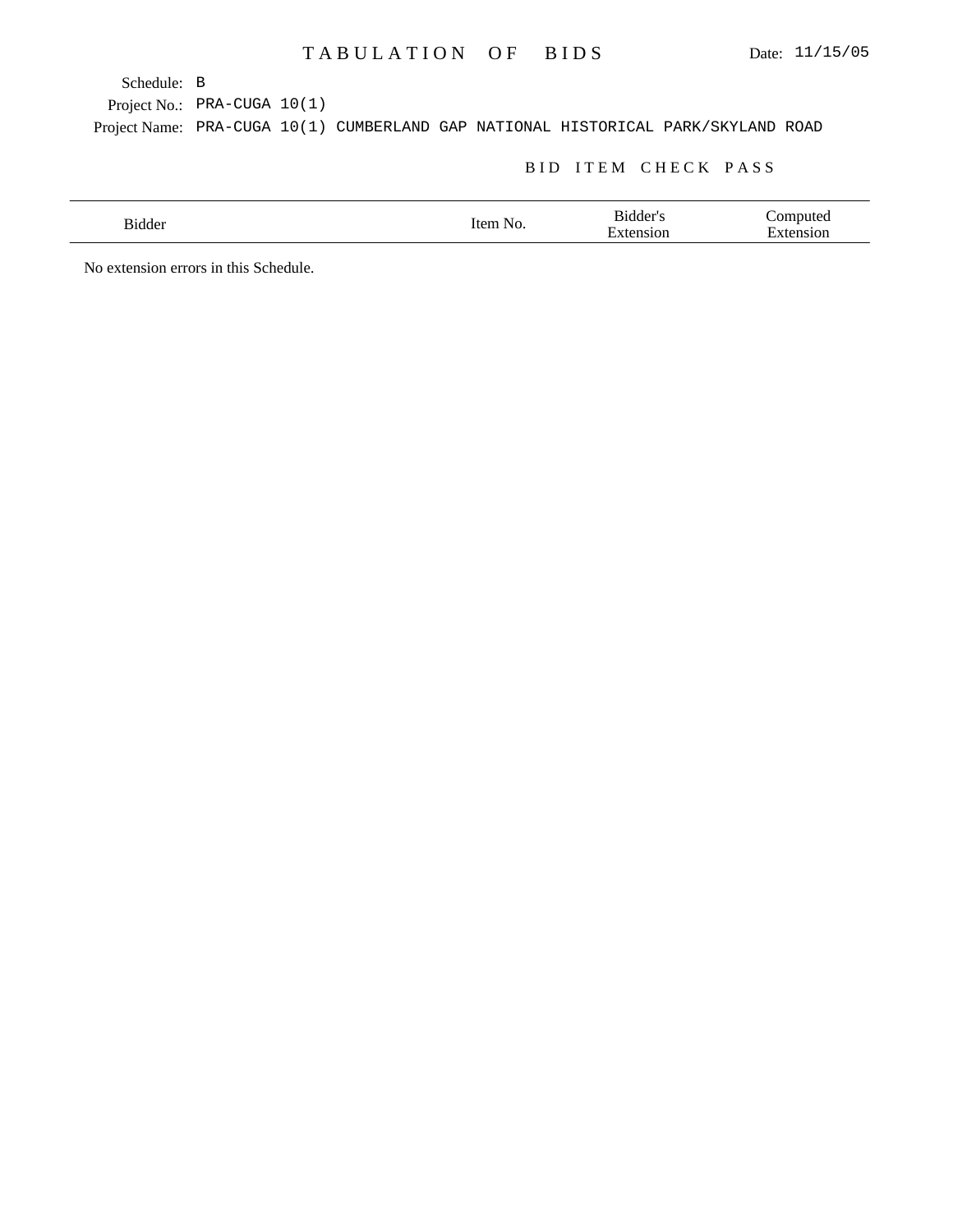Project No.: PRA-CUGA 10(1)

Project Name: PRA-CUGA 10(1) CUMBERLAND GAP NATIONAL HISTORICAL PARK/SKYLAND ROAD

## BID TOTAL CHECK PASS

| Bidder                              | Bidder's<br><b>Bid Amount</b> | Computed<br><b>Bid Amount</b> | Error |
|-------------------------------------|-------------------------------|-------------------------------|-------|
| Elmo Greer & Sons, LLC              | 4,150.00                      | 4,150.00                      |       |
| Kay & Kay Contracting, Inc., Bluegr | 4.400.00                      | 4,400.00                      |       |
| Estes Brothers Construction, Inc.   | 4,563.60                      | 4,563.60                      |       |

The apparent low bidder is \*\* % above the engineer's estimate.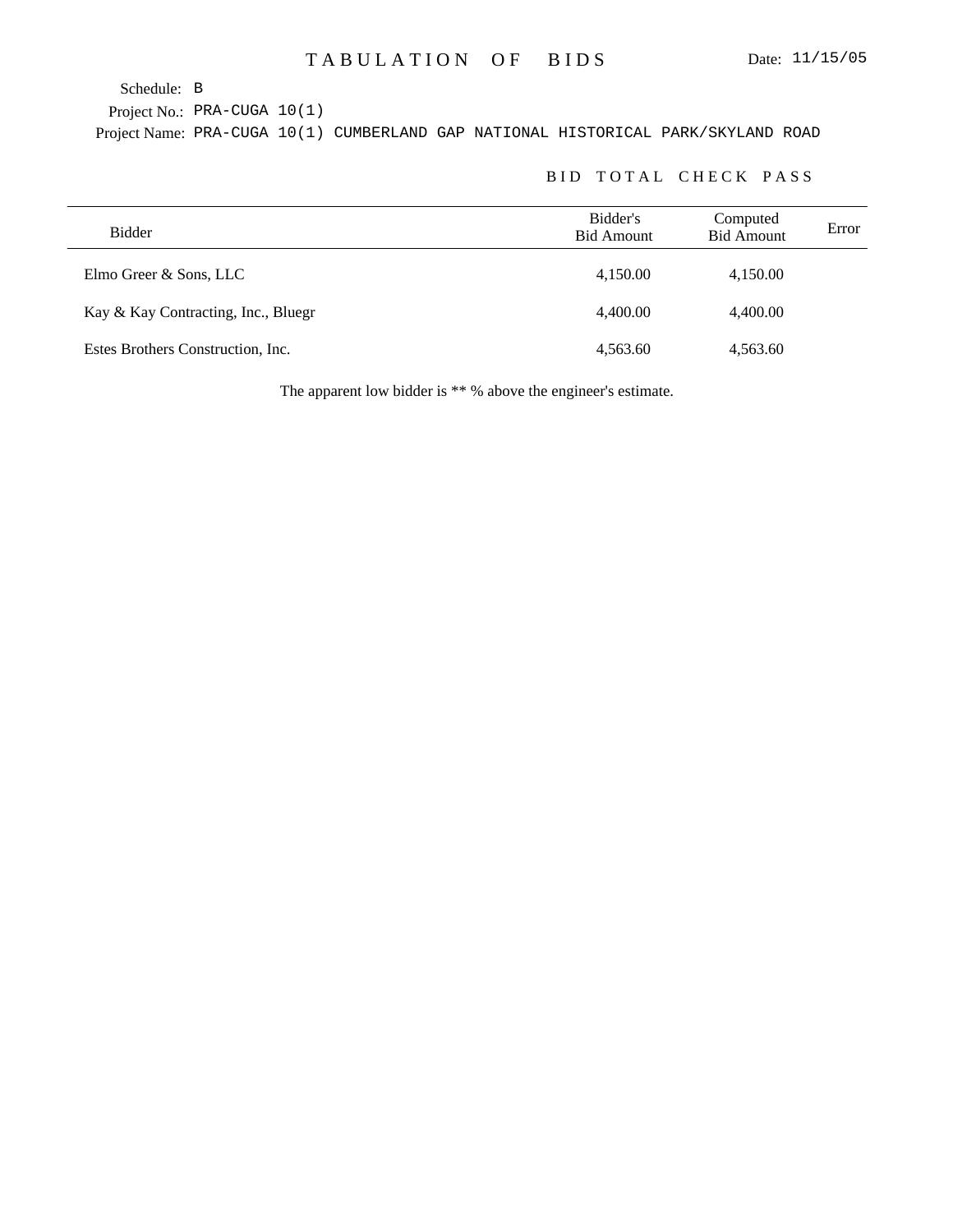# TABULATION OF BIDS

Project No.: PRA-CUGA 10(1) Schedule: B

| State: KY                                                                                                           | Opened at: Sterling, VA   |                |
|---------------------------------------------------------------------------------------------------------------------|---------------------------|----------------|
| County: BELL                                                                                                        | By: P. Schaad/D. Ranciato |                |
| <b>CUMBERLAND GAP NATIONAL</b>                                                                                      | Date: 11/08/05            |                |
| I certify that this Bid Tabulation accurately reflects the bids received and publicly opened for this solicitation. |                           |                |
| Signed: Peggy L. Schaad                                                                                             |                           |                |
| Title: Contract Specialist                                                                                          |                           | Date: 11/09/05 |
| Contract Awarded to: Estes Brothers Construction                                                                    | Date:                     |                |
|                                                                                                                     |                           |                |
| Contractor                                                                                                          | <b>Bid Amount</b>         | Responsive     |
| Elmo Greer & Sons, LLC                                                                                              | 4,150.00                  |                |
| P.O. Box 730                                                                                                        |                           |                |
| London, KY 40743                                                                                                    |                           |                |
| Kay & Kay Contracting, Inc., Bluegr                                                                                 | 4,400.00                  |                |
| 1051 Red Mile Road, Suite 1A                                                                                        |                           |                |
| Lexington, KY 40504                                                                                                 |                           |                |
| Estes Brothers Construction, Inc.                                                                                   | 4,563.60                  |                |
| Route 3, Box 740                                                                                                    |                           |                |
| Jonesville, VA 24263                                                                                                |                           |                |
| <b>Engineer's Estimate</b>                                                                                          | 1,600.00                  |                |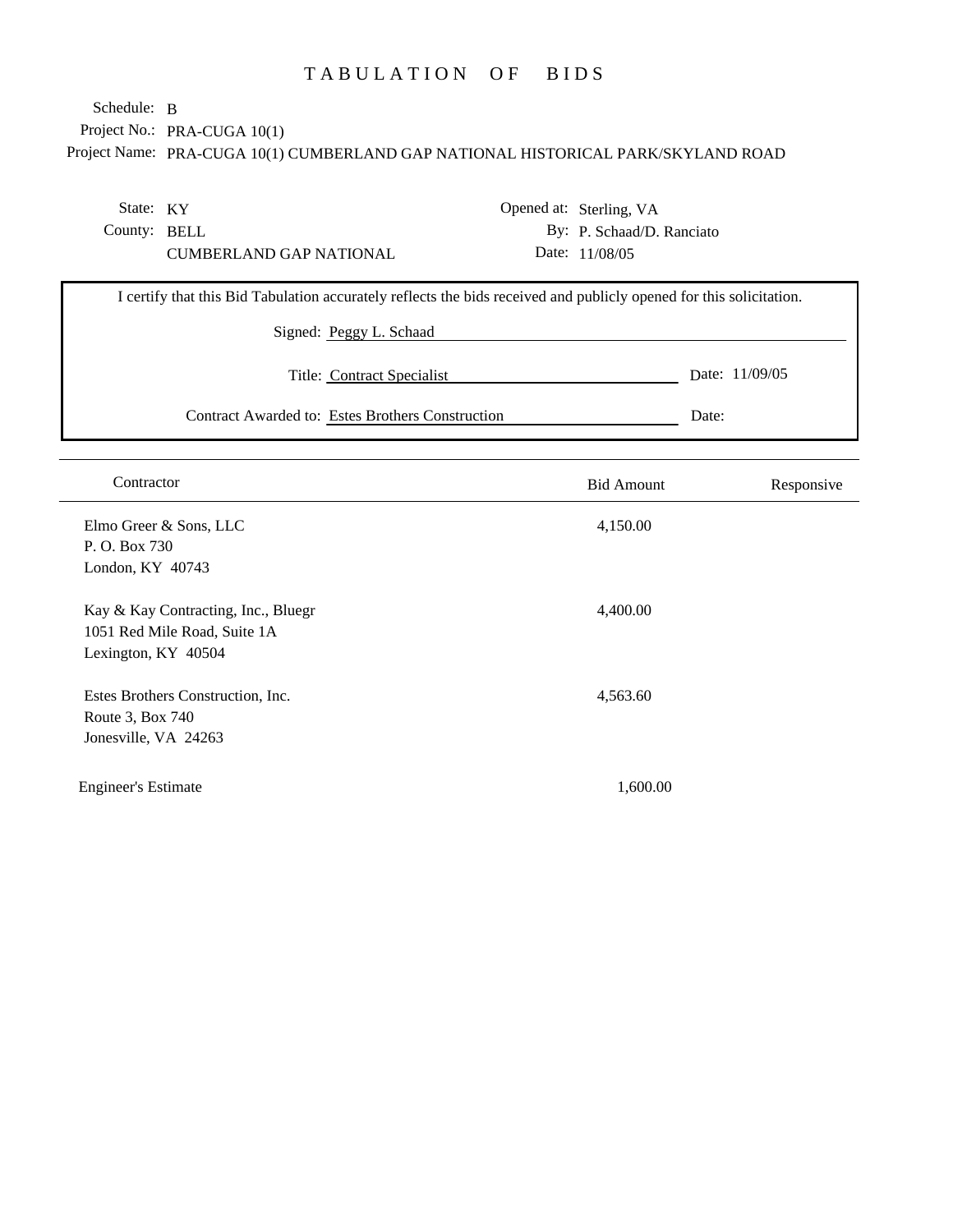Project No.: PRA-CUGA 10(1)

| Item<br>No. | <b>Item</b><br>Unit                 | Item<br>Description        | Quantity                                                                                                    | Unit<br>Price | Amount   |
|-------------|-------------------------------------|----------------------------|-------------------------------------------------------------------------------------------------------------|---------------|----------|
| 40201       | TON                                 | MINOR HOT ASPHALT CONCRETE |                                                                                                             |               |          |
|             | Elmo Greer & Sons, LLC              |                            | 2                                                                                                           | 475.00        | 950.00   |
|             | Kay & Kay Contracting, Inc., Bluegr |                            |                                                                                                             | 500.00        | 1,000.00 |
|             | Estes Brothers Construction, Inc.   |                            |                                                                                                             | 579.30        | 1,158.60 |
|             | <b>ENGINEER'S ESTIMATE</b>          |                            |                                                                                                             | 200.00        | 400.00   |
| 41801BAD    | <b>TON</b>                          | <b>SMOOTHNESS</b>          | SUPERPAVE ASPHALT CONCRETE PAVEMENT, 1/2-INCH NOMINAL<br>MAXIMUM SIZE AGGREGATE, <0.3 ESAL, TYPE 4 PAVEMENT |               |          |
|             | Elmo Greer & Sons, LLC              |                            | 20                                                                                                          | 160.00        | 3,200.00 |
|             | Kay & Kay Contracting, Inc., Bluegr |                            |                                                                                                             | 170.00        | 3,400.00 |
|             | Estes Brothers Construction, Inc.   |                            |                                                                                                             | 170.25        | 3,405.00 |
|             | <b>ENGINEER'S ESTIMATE</b>          |                            |                                                                                                             | 60.00         | 1,200.00 |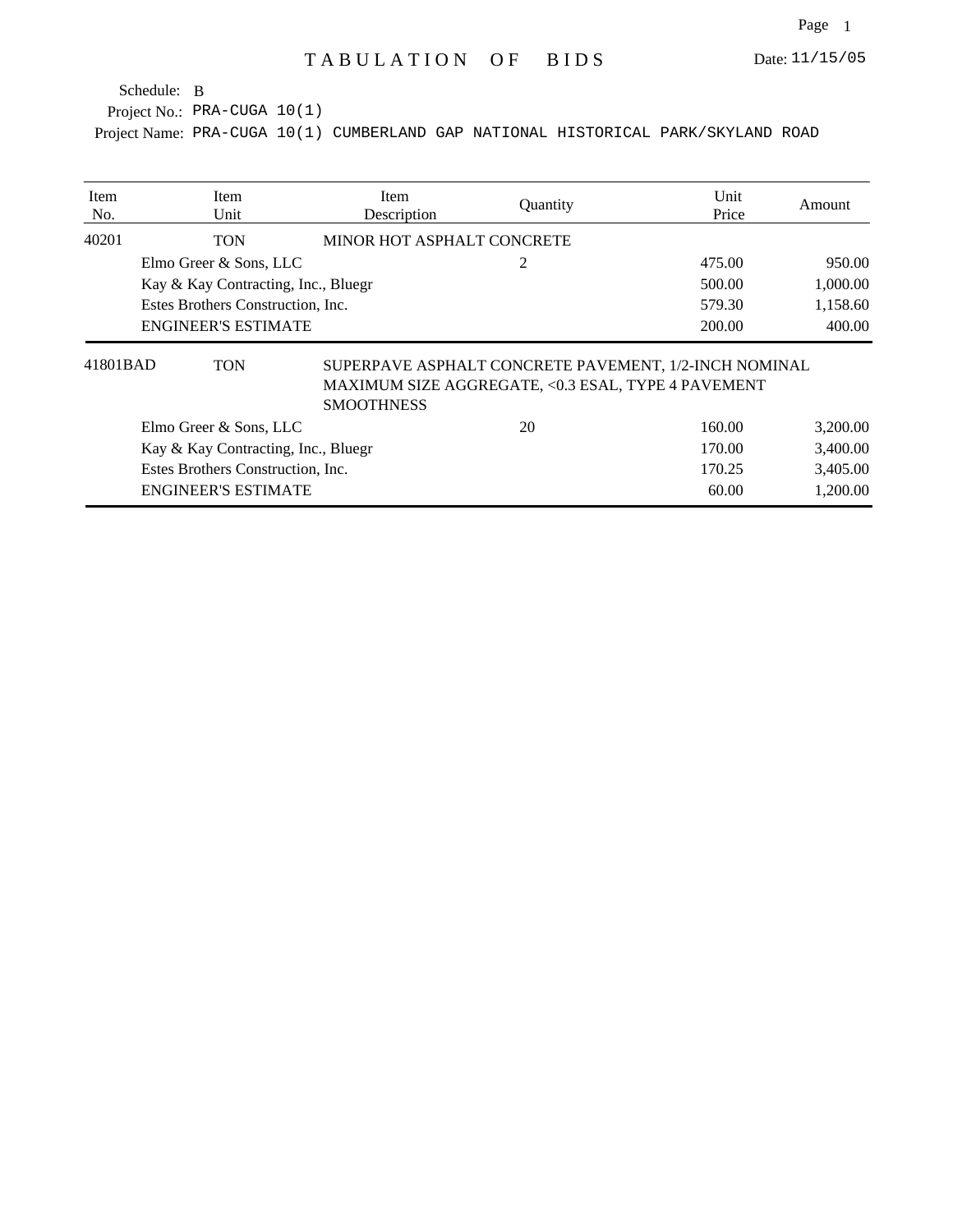A Schedule:

Project No.: PRA-CUGA 10(1)

Project Name: PRA-CUGA 10(1) CUMBERLAND GAP NATIONAL HISTORICAL PARK/SKYLAND ROAD

### BID ITEM CHECK PASS

| $\mathbf{r}$<br>Bidder | NI. | $\sim$ 44 $^{\circ}$<br>JI. | ∽ |
|------------------------|-----|-----------------------------|---|
|                        |     |                             |   |

No extension errors in this Schedule.